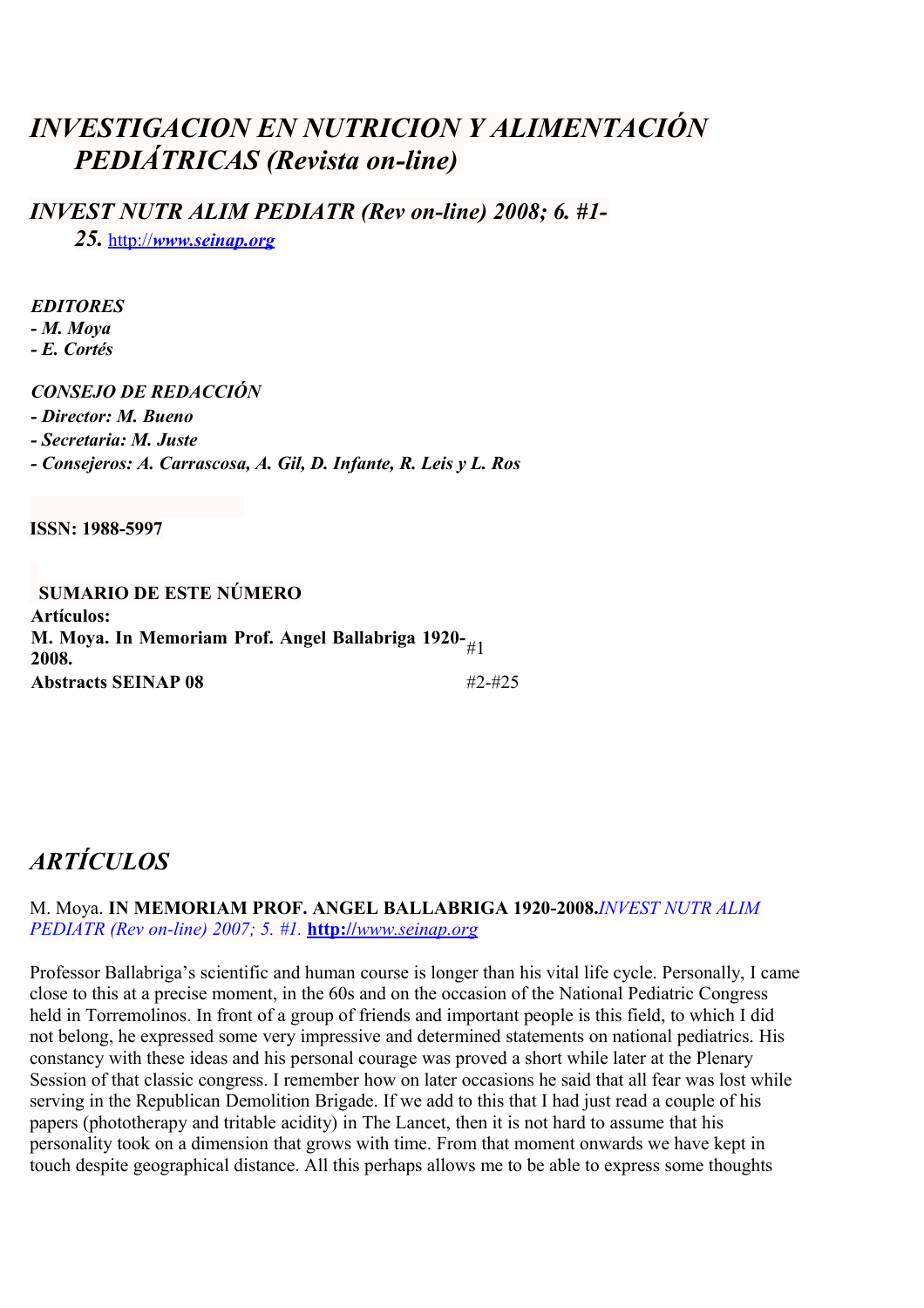about him and his duties.

In Spain, in the health care field his model for the children's hospital of Valle Hebrón with its subspecialities working autonomically was new and had a very positive effect at diagnostic and therapeutic levels, a pattern which was followed by newly built large hospitals in the country. At a teaching level, and as consequence of the authoritative panorama of that time, he had to start as George Armstrong in the 18 century London instructing the doctors with a series of conferences, often not fully understood by an audience which became more and more faithful but was not used to the presentation of elaborated personal data. We should remember how the complex mass spectrometer allowed him to quantify organic acids in the 60s which still remains a tricky task today at a time when, what we now know as basic biochemistry, was what prevailed. Part of his work was dedicated to organising high quality specific symposiums at home and these formative aspects were completed with the founding of the Spanish Society of Neonatology and also, abroad, with a series of international workshops giving way to reputed monographs. His becoming Professor of pediatrics was welcomed with great satisfaction and a sense of justice by the Spanish academics dealing with pediatrics. His dedication to investigation was probably inseparable from his very life. More modestly at first and then after the 70s became centred round the newborn and nutrition with very important chapters on the newborn metabolic system (Helvetica Pediatrica Acta) or myelinization of the forebrain, and composition of the retina. This recognised time of investigation could have its zenith with the works on Brain Research. In the field of investigation its contribution to the Spanish panorama could be exemplified by his thrust to the Spanish Society of Investigation, on Nutrition and Childrens' Food. His idea was to build an independent, frugal society with a fundamental and active role of research. Perhaps now it is his international career that stands out. It is remarkable that being so close to what today is called translational investigation, he never disregarded pure health aspects: Colloquium of Brazzaville 1950; IPA Congress 980, UMEMPS…. Nevertheless, the most important milestone in this activity beyond borders is setting up with Professors E. Rossi, P. Royer, J. Jonxis, E. Schwartz-Thiene amongst others of the European Club of Pediatric Research which was the seed of today's ESPR. His drawing near to the International Pediatric Association as consequence of his expertise in pediatric nutrition is well known and materialized in several panels personally expressed by some of his presidents such as Professors I. Dogramaci, J. Dobbing, T. Stapleton, J. Haggerty, Jane G. Schaller or Chok Wan Chan today's President.

In the Tribute to him held the  $27<sup>th</sup>$  June in Barcelona Autonomous University, all this and other aspects of his life were warmly covered and acknowledged by the people who had the good fortune to be work with him, either clinically or otherwise...

But the human aspects are those which perhaps rouse more interest. His cartesian intelligence and his swiftness made one always on guard, even in casual situations, his absolute dominance of sarcasm perhaps initially gave him an aura of intimidation, nothing further from the truth, his affection and his willingness to help was easily gained. It can be said at first hand how he helped the presence of young pediatricians in International forums, investigation programmes or concrete projects, something not always made the most of.

Lastly I would like to mention such a heartfelt aspect as was his hospitality which undoubtedly includes very specially Doña Lina and also his daughters Maria Jose and Adelina. I have some personal memories of this warm atmosphere which will always survive in me. In our lengthy conversations mainly in the last years Don Angel always showed me his aversion to final pomp and exaggerated recognitions, I think have tried to respect this wish but also it is true that feelings naturally expressed give comfort both to those who express them and those who may receive them and at this moment it is perhaps time to say goodbye… a hard goodbye.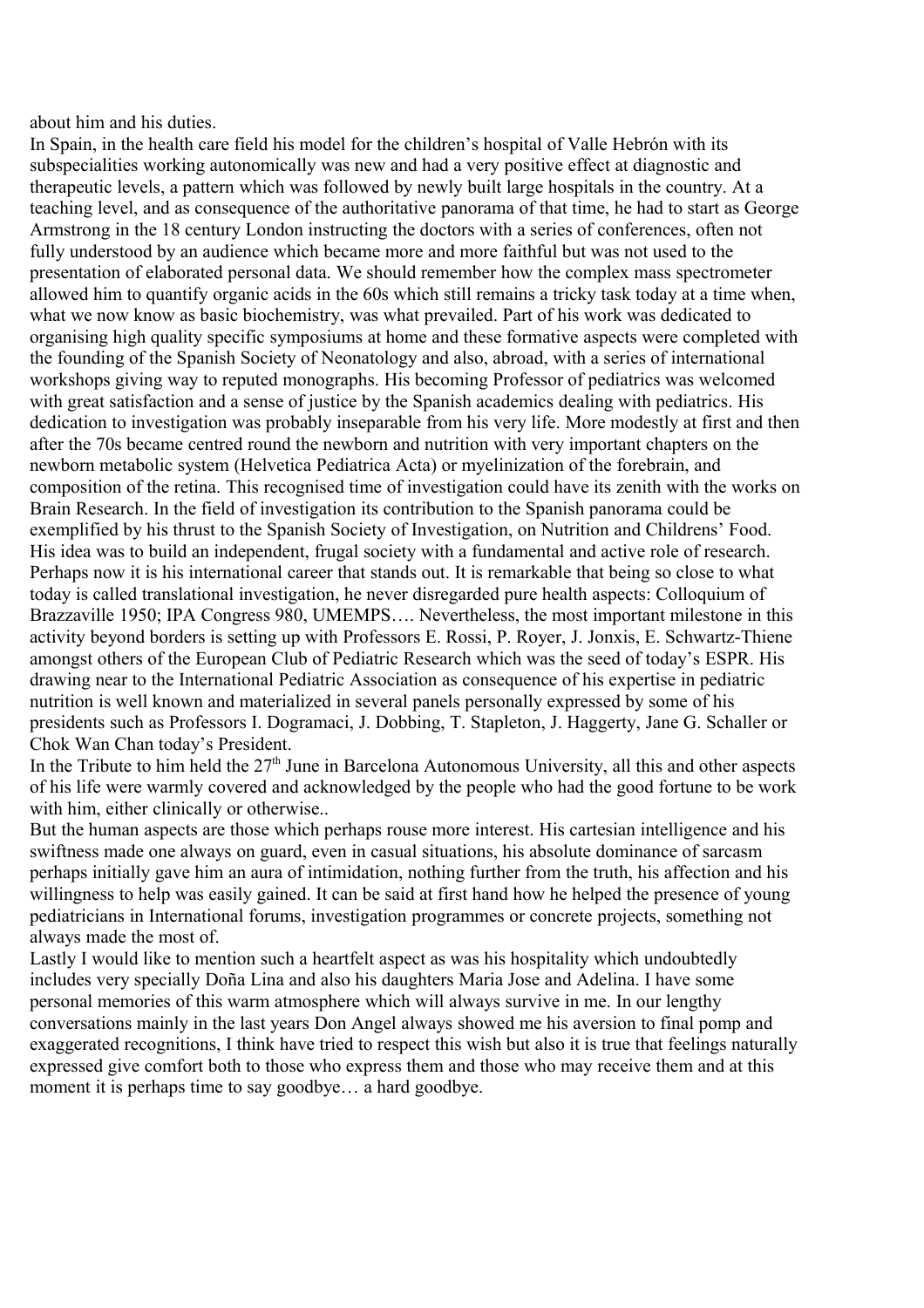# **ABSTRACTS SEINAP 2008**

J. Aranceta. **STRATEGIES FOR PEDIATRIC OBESITY PREVENTION IN SAPIN. THE PERSEO PROJECT.***INVEST NUTR ALIM PEDIATR (Rev on-line) 2008; 6. #2.* **http://** *[www.seinap.org](http://www.seinap.org/)* Sociedad Española de Nutrición Comunitaria

The Bases for a nation-wide project for overweight and obesity prevention are assessed from different point of action.

Aranceta J. El Programa PERSEO como modelo de prevención de la obesidad en la edad escolar. Nutrición Hospitalaria 2008 (en prensa)

JM. Moreno Villares. **EARLY INFLUENCES ON TASTE AND CHOICE FOR FOOD.** *INVEST NUTR ALIM PEDIATR (Rev on-line) 2008; 6. #3.* **http://** *[www.seinap.org](http://www.seinap.org/)* Unidad de Nutrición Clínica. Hospital 12 de Octubre. Madrid. [jmoreno.hdoc@salud.madrid.org](mailto:jmoreno.hdoc@salud.madrid.org)

Early influences on feeding practices in infants and toddlers have a relevant role on later food preferences. There is a natural preference for sweet tastes and dislike for strong bitter tastes, and this characteristic is an adaptative advantage. Infants present a preference for food flavours experienced in their mother's milk. These flavours reflect her food choices and the food choices of her culture. As the infant grow up, other influences on food preference will come into play, so these early effects cannot be expected to lead to exclusive preferences. In the first few months of life, infants do accept unusual flavours more easily than when they are offered later on life. Following these early influences it seems advisable to suggest some practical recommendations for the introduction of complementary foods in the infant diet. Educational strategies involving attempts to impart basic nutritional information have not been successful in decreasing obesity or in achieving healthy eating habits. An alternative strategy would be to teach parents more about child development that may help both to promote start healthy feeding guidelines for infants and toddlers and to decrease parental anxiety related to infant feeding.

Carrascosa A\*, Fernández JM\*\*, \*\*\*Fernández C, \*\*\*\*Ferrández A, \*\*\*\*\*López-Siguero JP, \*\*\*Sánchez E, \*\*\*Sobradillo B, \*Yeste D y Grupo Colaborador Español<sup>a.</sup> **SPANISH CROSS-SECTIONAL 2008 GROWTH STUDY: II.- HEIGHT, WEIGHT AND BODY MASS INDEX (MBI) VALUES IN 32.064 SUBJECTS (16.607 MALES AND 15.457 FEMALES) FROM BIRTH TO ADULTHOOD.** *INVEST NUTR ALIM PEDIATR (Rev on-line) 2008; 6. #4.* **http://** *[www.seinap.org](http://www.seinap.org/)* a \*\*\*Aresti U, \*\*\*\*Baguer L, \*Copil A, \*\*de Luna JD, \*Gussinyé M, \*\*\*\*\*Jurado A, \*\*\*\*Labarta JI, \*\*\*\*Mayayo E, \*\*Moreno JA, \*\*\*Moreno JA, \*\*\*\*\*Ruiz C. \*Servicio de Pediatría y Endocrinología Pediátrica. Hospital Universitario Vall d´ Hebron. Barcelona. Universidad Autónoma Barcelona. \*\*Servicio de Pediatría y Endocrinología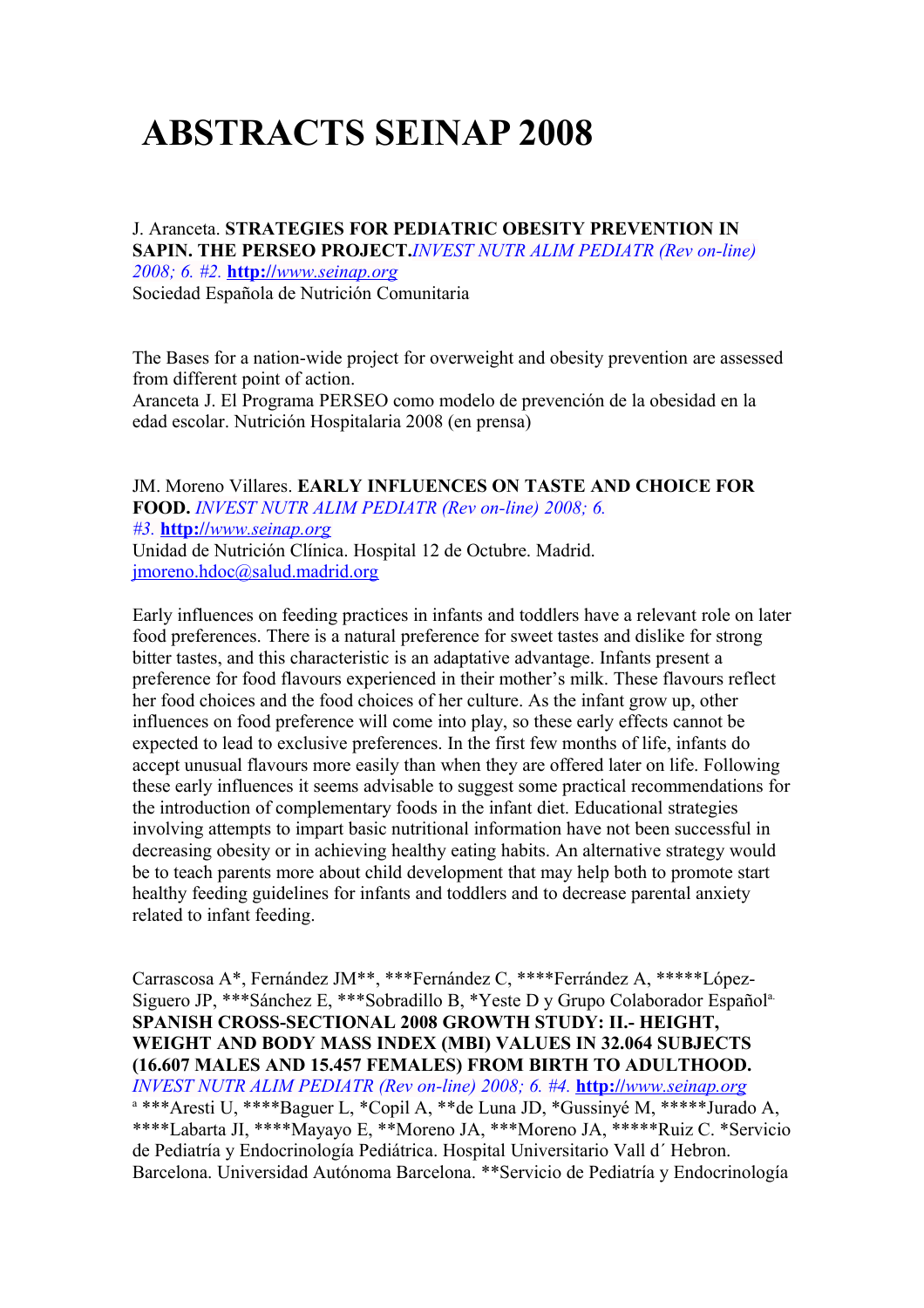Pediátrica. Hospital Universitario de Granada. Universidad de Granada. \*\*\*Servicio de Pediatría y Endocrinología Pediátrica. Hospital Universitario de Basurto. Universidad del País Vasco. Fundación Faustino Orbegozo. Bilbao. \*\*\*\*Servicio de Pediatría y Endocrinología Pediátrica. Hospital Universitario Miguel Servet. Universidad de Zaragoza. Fundación Andrea Prader. Zaragoza. \*\*\*\*\*Servicio de Pediatría y Endocrinología Pediátrica. Hospital Universitario Carlos Haya. Málaga. Universidad de Málaga.

**Introduction.** In developed countries a secular trend in growth has been reported. Our aim was to evaluate weight, height and body mass index values in a Spanish population coming from Andalucia, Barcelona, Bilbao and Zaragoza, and to compare these values with those obtained before 1988 (BIB 88 and CAT 87 studies).

**Subjects and methods.** Cross-sectional evaluation of height, weight and body mass index in 32.064 subjects (16.607 males and 15.457 females) from birth to adulthood between the years 2000 and 2004. Three subpopulations were evaluated: a) 5.796 (2.974 males, 2.822 females) at term newborns from normal gestations; b) 23.701 (12.358 males, 11.343 females) children and adolescents 0.25-18 years old, and c) 2.567 (1.275 males, 1.292 females) young adults 18.1-24 years of age. All were healthy, caucuses and their parents from Spanish origin. The LSM method was used.

**Results.** Mean, standard deviation, Skewness index and percentiles values with a 0.25- 0.5 year-period intervals from birth to adulthood are reported. Respect to data obtained previously in Spanish populations, an increase of 1.8 cm, 1.4cm and 3.3cm were observed in adult height for percetiles 3, 50 and 97 in males respect to BIB 88 and 2.5cm, 3.3cm and 3.8 respect to CAT 87. In females these values were 3.5cm, 2.5cm and 4.2 cm respect to BIB 88 and 3.5cm, 3.1 cm and 3.9 cm respect to CAT 87. The corresponding values for weight, in males, were increased in 5.4kg, 6.2kg and 11.7kg respect to BIB 88 and 6.7kg, 6.3kg and 10.1kg respect to CAT 87; in females these increased were 1.7kg, 2,2kg and 8.3kg respect to BIB 88 and 1.8kg, 2.4kg and 3.6kg respect to CAT 87. The corresponding increased for BMI values, in males, were 2.0, 1.4 and 3.9 respect to BIB 88 and -0.1,-0.2 and 5.3 respect to CAT 87; in females these values were 0.9, 0.4 and 3.7 respect to BIB 88 and -1.8, -0.1 and 4 respect to CAT 87. In young adults, 25 and 30 BMI values correspond to percentiles 80 and 97 in males and 85 and 97 in females.

Mean values of adult height were similar to those observed in other longitudinal and cross-sectional Spanish, European, and American studies, but lower than those reported for German, Swedish and Netherlands populations.

**Conclusions.** A secular trend of growth was observed in our population with a nonproportional increased of weight to height ratio (BMI) values, particularly for those corresponding to the 97 percentile. The need of periodical actualisations of growth data used in the evaluation of children's and adolescents is required.

**Key words.** Secular trend in growth, height, weight, body mass index.

Pedrón Giner C<sup>1</sup>, Alonso-Ojembarrena A<sup>2</sup>, Azcorra Liñero I<sup>3</sup>. **FEEDING DISORDER IN INFANTS AND TODDLERS.** *INVEST NUTR ALIM PEDIATR (Rev on-line) 2008; 6. #5.* **http://** *[www.seinap.org](http://www.seinap.org/)*

<sup>1</sup> Gastroenterology and Nutrition.<sup>2</sup> Pediatric Section.<sup>3</sup>Clinical Psychology, Hospital Infantil Universitario Niño Jesús (Madrid).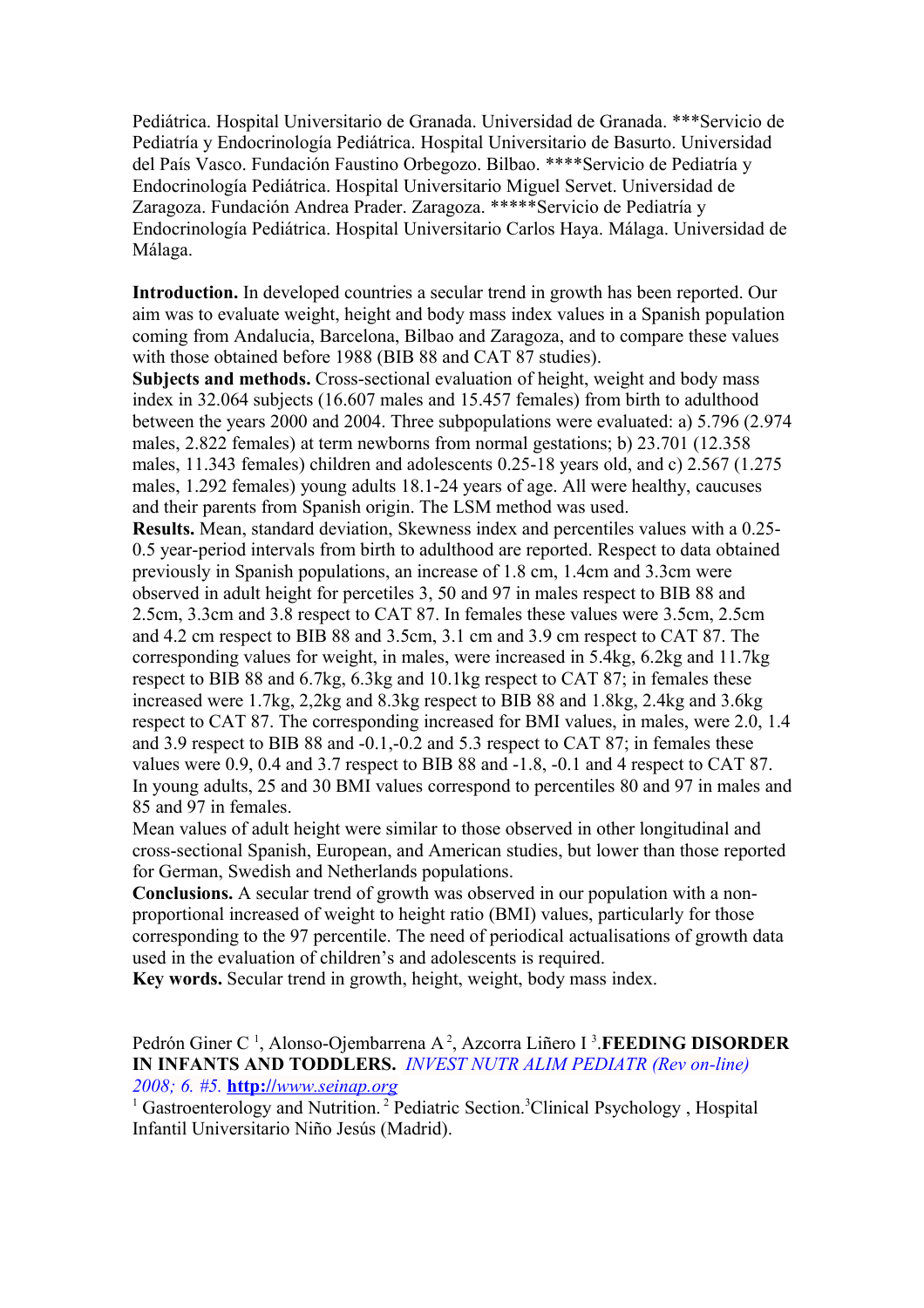**Introduction:** Feeding problems are present in 25% of infants and toddlers at any time of their lives, but a standard classification and treatment is still being developed. These disorders make parents increasingly worried and demand many complementary exams. The objective of our study is to analyze the characteristics of children with feeding disorders, as well as their evolution after being followed-up in our section.

**Patients and methods:** We studied retrospectively 129 children who had been referred for diagnosis and treatment of feeding or nutritional problems to the Nutrition and Dietetics section of our centre since 2001 until 2005. Their feeding disorder was classified according to Chatoor diagnostic criteria (2002), and information about epidemiology, symtomps, diagnosis, treatment and evolution was gathered. **Results:** In 84% of cases, the feeding disorder became apparent before 18 months of age, but only 30% were diagnosed before this age. The prevalence was higher in girls (53.5%). 17,9% were preterm or low-weight birth, and 31% had a concurrent chronic disease. Referring to symtomps, those more frecuently observed were parents concern (93%), discussions during meals (81.4%), taking more than 30 minutes per feeding (76.7%) and crying, vomiting or abdominal pain while eating (78.3%). In 82.1% of children there was a clinical desnutrition at the time of diagnosis according to Waterloo index. 75.2% were diagnosed of infantil anorexia.

 All parents were provided with behavioral techniques and 52.1% were also evaluated by the Infantil Psychology section. Almost half of the sample needed a nutritional support during the follow-up (27.9% oral and 20.9% enteral). One third were cured (30.2%) and the average time was 11.3 months, but 22.5% didnot improve at all. The evolution was different depending on the moment of diagnosis: 90% of patients diagnosed before 18 months of age improved, but only 68% of those diagnosed later did  $(p<0.05)$ .

**Conclusions:** Feeding disorders are more frecuent in infants, but usually is a familiar problem. The diagnosis is not easy, but must be as early as possible because it improves the evolution.

#### D. Infante, R. Tormo.**PANCREATIC ENZYMES ACTIVITY IMPROVEMENT WITH SODIUM BICARBONATO ENTERIC PILLS.** *INVEST NUTR ALIM PEDIATR (Rev on-line) 2008; 6. #6.* **http://** *[www.seinap.org](http://www.seinap.org/)*

Unidad de Gastroenterología, Hepatología y Soporte Nutricional. Hospital Infantil Vall d'Hebrón. Universidad Autónoma. Barcelona.

**Goals.** To evaluate the effectiveness in CF patients, the acidic resistant layered sodium bicarbonate enzyme containing enteric pills administration achieving a breaking up pH 5, focused to increase the duodenal pH and to improve the pancreatic enzymes avtivity. This improvement would drive to a better nutrient absorption, a decrease on the quantity of the pancreatic enzymes to be given to the patient and a cost reduction.

Patients- Method. We studied 21 patients (66% males and 34 females); mean age 11 years (interval 13- 23) Fueron incluidos 21 pacientes ( 66 % varones y 34 % mujeres), con una media de edad de 11 años ( intervalo 13-23). Acidic resistant layered 225 mg of sodium bicarbonate 7 mm diameter enteric pills allowing a pH 5 breaking up, were manufacured.

We evaluated in the stools, at the starting time (patients treated with standard enzymes) and after 15 days receiving the acidic resistant layered sodium bicarbonate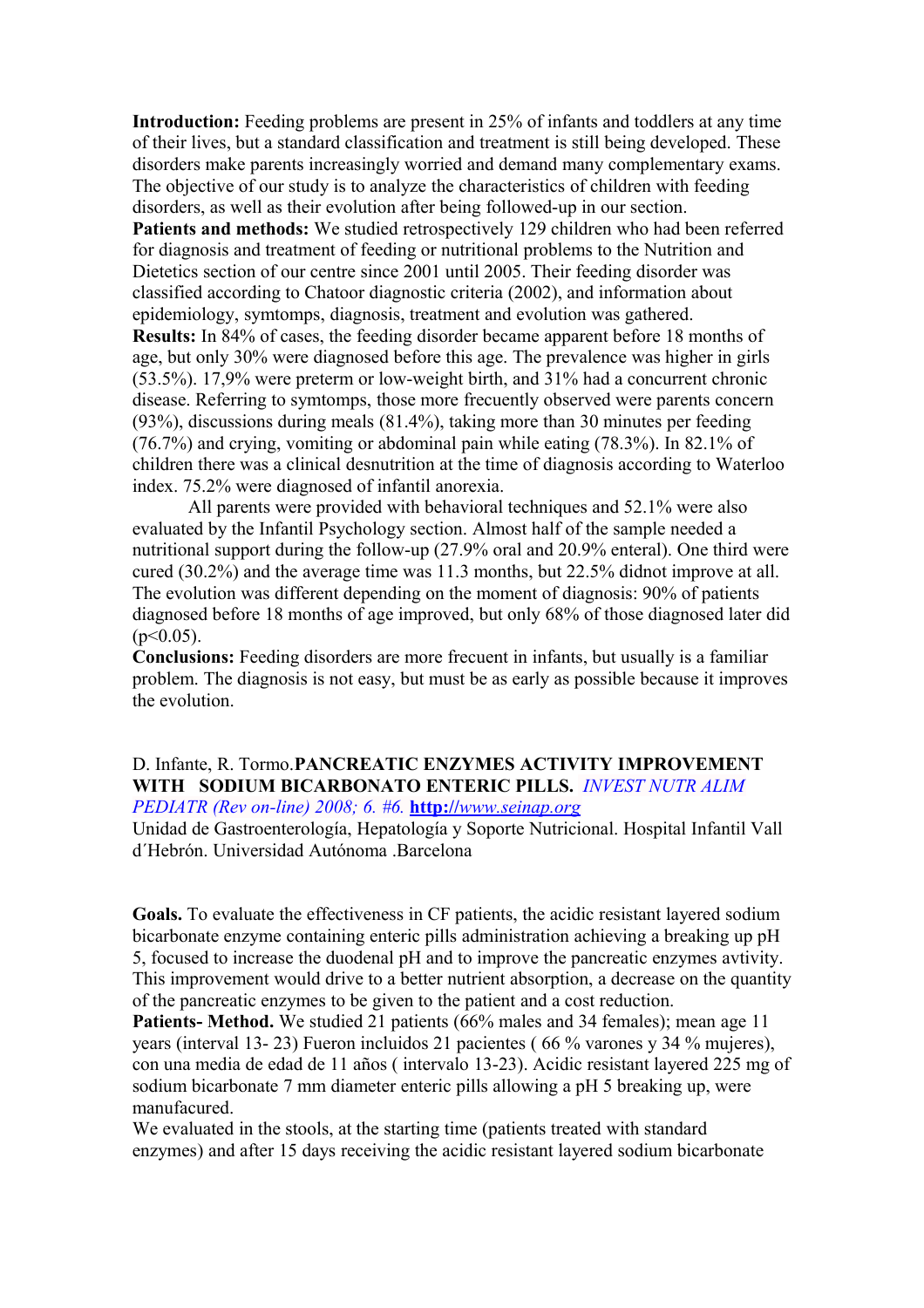enzyme enteric pills, at a dose of 15 gr of bicarbonate  $/m<sup>2</sup>/24$  hours, with the same enzymatic replacement :

Amilase ( colorimetric enzymátic test - Merk diagnostica Nº 19718 )

Lipase (Lipase-PS . Sigma Diagnostics .P.O Box 14508 , St Louis, MO 63178 ). Chymotripsine (Colorimetric test, Boehringer Mannhein GmbH Diagnóstica. Nº 718211 ).Fat, sugar, nitrogen in stools ( FECAL NEAR INFRARED ABSORPTION, FENIR 8820- infrared Analyzer .Perten, Hamburg, Germany).

Through the study no changes in the diet were allowed.

### **RESULTS**

|                      |                   | <b>ENZYMES</b>     | p  |
|----------------------|-------------------|--------------------|----|
|                      | <b>ONLY</b>       |                    |    |
|                      | <b>ENZYMES</b>    | <b>BICARBONATE</b> |    |
| <b>AMILASE U/1</b>   | $5.273 \pm 3.825$ | $4.779 \pm 3.147$  | ns |
| LIPASE U/1           | $268 \pm 189$     | $224 \pm 167$      | ns |
| <b>CHYMOTRIPSINE</b> | $32 \pm 33$       | $31 \pm 28$        | ns |
| U/1                  |                   |                    |    |
| FAT, gr%             | $7, 3 \pm 3$      | $7,79 \pm 3,28$    | ns |
| NITROGENE, gr%       | $1,6 \pm 0,26$    | $1,7 \pm 0,32$     | ns |
| SUGAR, gr%           | $1,71 \pm 0,61$   | $1,9 \pm 0,64$     | ns |

## **Conclusions**.

- 1. The patients showed at the starting point a mean stool fat of 7.  $3 \pm 3$  gr %, and received a mean lipase units of 2,  $812 \pm 1.567$  / Kg / día. About 750 U lipase / Kg / meal, can be enough to keep control of the patients steatorrhea. A linear negative correlation between the administered enzymes and the steatorrhea  $(r= 0.16)$  has been found.
	- 2. The 775 mg of mean sodium bicarbonate added to the enzymatic replacement, did not improve the pancreatic enzyme activity. The stool amilase, lipase, chymotripsine and fat decreased in some patients but without statistical significance.
	- 3. A pill sodium bicarbonate increase with a pH below 5 breaking up point, would be advisable, and a subject for future studies.

Sierra C, Blasco J, Navas V, Barco A. **CEREALS: FORTIFICATION AND FUNCTIONAL ACTION.** *INVEST NUTR ALIM PEDIATR (Rev on-line) 2008; 6. #7.* **http://** *[www.seinap.org](http://www.seinap.org/)*

Unidad de Gastroenterología, Hepatología y Nutrición Infantil. Hospital Materno-Infantil. Málaga.

The complementary feeding period is critical for growth. Nutritional factors during this stage might have not only short-term effects on growth, but also in health of adults, a phenomenon calles metabolic programming. The nutrients with functional effect on growth, neurodevelopment and the efficiency of the immune system, include vitamins  $(A, D, C, E, B_6, B_{12},$  folic acid) and the essential fatty acid and long-chain polyunsaturated fatty acids (arachidonic acid and docosahexaenoic acid). Recently also the prebiotics and probiotics have been added to the list of functional nutrients. The period of the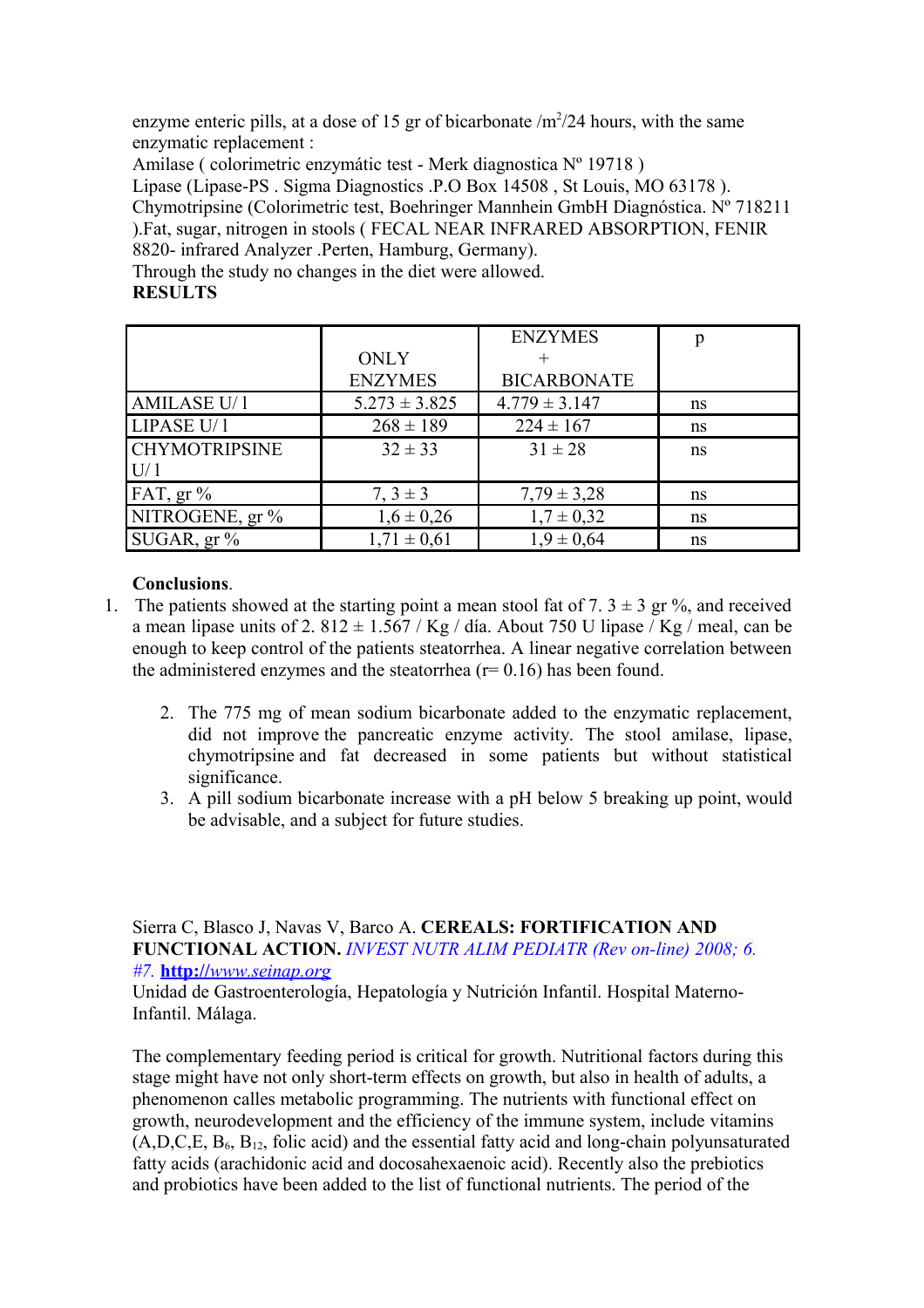complementary feeding represents a key period in which the nutrients selected having positive effects on biological processes and functional mechanisms, leading to a general advantage later in adult life.

In most developing countries the main or even only available weaning foods are represented by the local basic cereal as maiz, rice or tapioca. In these communities, where the energy-protein malnutrition is endemic, the period of weaning is the most critical for nutritional interventions. The specific supplements of micronutrients, mostly iron and less often zinc, can reduce the harmful consequences of the malnutrition. In general, the growth is not seen influenced by the supplement of micronutrients in the complementary feeding period since the energy and protein deficiencies represent the major limiting factors. In developed countries the situation of the infants during weaning period is very different, not only by leaving from a good nutritional status of the mother and of the baby. The different food offering to the milk (maternal or starting formula ) is various and with sufficient nutrients as to permit an adequate or excessive growth. Exclusive breastfeeding beyond the age of 6 months does not allow to meet their energy and protein requirements as well as some micronutrients as iron and zinc. The fortification of cereals and meats are excellent sources of bioavailable iron and zinc. Fortified cereals provided multiple micronutrients (trace elements, vitamins, fatty acids) so iron, zinc and vitamin A requirements are meet.

The addition of functional components such as prebiotics and probiotics to infant cereals is now a novel possibility to target health problems that are not caused by a simple nutritional deficiency. The gut microflora modulates mucosal physiology, barrier function and systemic immunologic and inflammatory responses. The realization that the intestinal flora modifies the function of the gut immune system has led to the concept of prebiotic and probiotic therapy as possible means to reduce the risk of infections and allergies, but more studies are needed to assess these effects. Trials of functional components in infant cereals:

| Author          | Country    | Component(s)                   | Conclusion             |
|-----------------|------------|--------------------------------|------------------------|
| Moore (2003)    | <b>USA</b> | FOS                            | Softer, more frequent  |
|                 |            |                                | stools                 |
| Duggan $(2003)$ | <b>USA</b> | FOS                            | No prevention of       |
|                 |            |                                | diarrhea               |
| Shamir (2005)   | Israel     | S. thermophilus, B. lactis, L. | Shorter duration of    |
|                 |            | acidophilus, FOS, Zn           | acute gastroenteritis  |
| Moro (2006)     | Italy      | GOS-FOS                        | Prevention of atopic   |
|                 |            |                                | eczema                 |
| Zavaleta (2006) | Peru       | MFGM, protein fraction         | Prevention of diarrhea |
| West (2007)     | Sweden     | Lactobacillus F19              | Prevention of atopic   |
|                 |            |                                | eczema; no prevention  |
|                 |            |                                | of diarrhea            |

References

- 1. ESPGHAN Committee on Nutrition. Complementary feeding: a commentary by the ESPGHAN Committee on Nutrition. J. Pediatr Gastroenterol Nutr 2008;46(1): 99-110
- 2. Domellöf M, West C. Processed infant cereals as vehicles of functional components. In: Issues in Complementary Feeding, Nestlé Nutr Workshop Ser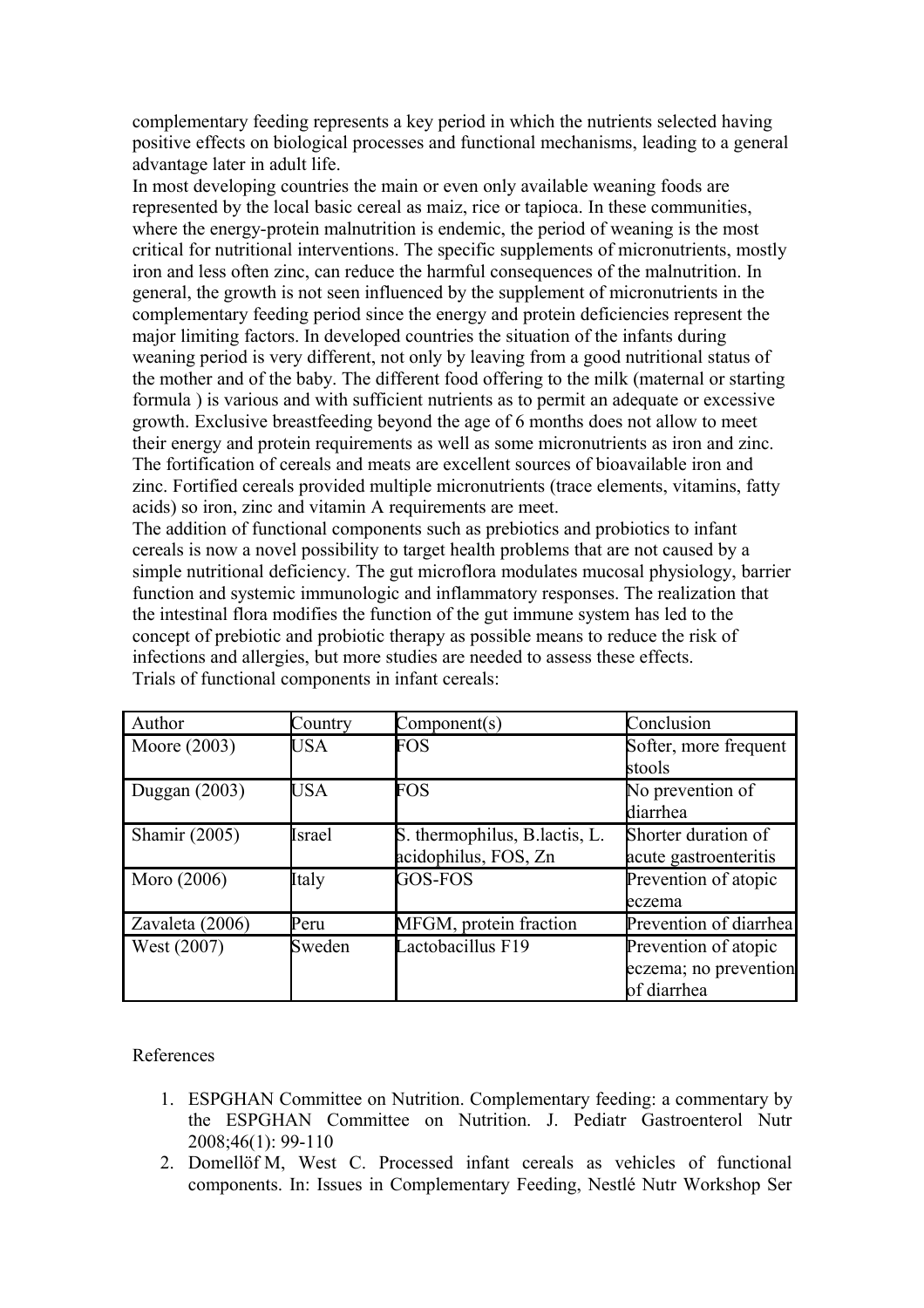Pediatr Program, vol 60, pp 107-121. Agostoni C, Brunser O (eds). Nestec Ltd., Vevey/S. Karger AG, Basel, 2007

- 3. West CE, Gothefors L, Granström M, Käyhty H. Effects of feeding probiotics during weaning on infections and antibody responses to diphtheria, tetanus and Hib vaccines. Pediatr Allergy Immunol 2008;Feb;19(1):53-60
- 4. [Duggan C,](http://www.ncbi.nlm.nih.gov/sites/entrez?Db=pubmed&Cmd=Search&Term=%22Duggan%20C%22%5BAuthor%5D&itool=EntrezSystem2.PEntrez.Pubmed.Pubmed_ResultsPanel.Pubmed_DiscoveryPanel.Pubmed_RVAbstractPlus) [Penny ME,](http://www.ncbi.nlm.nih.gov/sites/entrez?Db=pubmed&Cmd=Search&Term=%22Penny%20ME%22%5BAuthor%5D&itool=EntrezSystem2.PEntrez.Pubmed.Pubmed_ResultsPanel.Pubmed_DiscoveryPanel.Pubmed_RVAbstractPlus) [Hibberd P,](http://www.ncbi.nlm.nih.gov/sites/entrez?Db=pubmed&Cmd=Search&Term=%22Hibberd%20P%22%5BAuthor%5D&itool=EntrezSystem2.PEntrez.Pubmed.Pubmed_ResultsPanel.Pubmed_DiscoveryPanel.Pubmed_RVAbstractPlus) et al. Oligofructose-supplemented infant cereal: 2 randomized, blinded, community-based trials in Peruvian infants. [Am J](javascript:AL_get(this,%20) [Clin Nutr. 2003 Apr;77\(4\):937-942](javascript:AL_get(this,%20)
- 5. Moore N, Chao C, Yang LP, et al. Effects of fructo-oligosaccharide supplemented infant cereal: a double-blind, randomized trial. [Br J Nutr.](javascript:AL_get(this,%20) 2003 Sep: 90(3): 581-587
- 6. [Shamir R,](http://www.ncbi.nlm.nih.gov/sites/entrez?Db=pubmed&Cmd=Search&Term=%22Shamir%20R%22%5BAuthor%5D&itool=EntrezSystem2.PEntrez.Pubmed.Pubmed_ResultsPanel.Pubmed_DiscoveryPanel.Pubmed_RVAbstractPlus) [Makhoul IR,](http://www.ncbi.nlm.nih.gov/sites/entrez?Db=pubmed&Cmd=Search&Term=%22Makhoul%20IR%22%5BAuthor%5D&itool=EntrezSystem2.PEntrez.Pubmed.Pubmed_ResultsPanel.Pubmed_DiscoveryPanel.Pubmed_RVAbstractPlus) [Etzioni A,](http://www.ncbi.nlm.nih.gov/sites/entrez?Db=pubmed&Cmd=Search&Term=%22Etzioni%20A%22%5BAuthor%5D&itool=EntrezSystem2.PEntrez.Pubmed.Pubmed_ResultsPanel.Pubmed_DiscoveryPanel.Pubmed_RVAbstractPlus) et al.Evaluation of a diet containing probiotics and zinc for the treatment of mild diarrheal illness in children younger than one year of age. J Am Coll Nutr. 2005 Oct;24(5):370-375
- 7. Zabaleta N, Valencia N, Graverholt G, et al. Incidente and duration of diarrea in Peruvian infants consuming complementary food with bioactive milk fat globule membrana proteins (abstract). J. Pediatr Gastroenterol Nutr 2006;42:E39

#### A Bataller Alberola, P Codoñer Franch.**INFLUENCE OF DIETARY LIPIDS ON THE ANTIOXIDANT DEFENCE OF HYPERCHOLESTEROLAEMIC CHILDREN.***INVEST NUTR ALIM PEDIATR (Rev on-line) 2008; 6. #8.* **http://** *[www.seinap.org](http://www.seinap.org/)*

Servicio de Pediatría. Hospital Universitario Dr Peset. Departamento de Pediatría, Obstetricia y Ginecología. Universidad de Valencia.

**Introduction.** Atherosclerosis and cardiovascular disease (CVD) remain the leading causes of morbidity and mortality in industrialized nations. Classic cardiovascular risk factors are hypercholesterolemia, hypertension, diabetes and smoking, which enhance the atheroma plaque formation. It is clear that the

mechanism which renders low-density lipoprotein cholesterol (LDL-C), a substrate for the production of foam cells and the initiation of atherosclerotic events, is the oxidative modification of circulating LDL. Various enzymes and antioxidants in the body, including superoxide dismutase (SOD), catalase (CAT), and glutathione peroxidase (GPx), glutathione (GSH) and vitamins control the oxidative status. As oxidation plays a critical role in the development of atherosclerosis, diminished activity of this antioxidant system may lead to the accelerated progression of this process. Treatment of hypercholesterolemic children is based in the diet with reduction of fat to 30 % of energy (10 % saturated fat, 10% monounsaturated fat, and 10 % polyunsaturated fat) and intake of cholesterol  $\leq 300$  mg/day (Diet step I, American Academy of Pedaitrics). In order to investigate the influence of dietary fat on markers of the antioxidant defence system, we have analysed the catalytic activities of SOD, CAT, GPx and GR, and GSH in the erythrocytes of hypercholesterolaemic children.

**Subjects and methods.** Thirty-four children (14 boys and 20 girls) between 6 and14 years of age  $(8.8 \pm 2.6 \text{ y})$ , followed at the Paediatric Gastroenterologyand Nutrition outpatient section of the Dr. Peset University Hospital, with an established diagnosis of hypercholesterolaemia (total cholesterol  $\geq$ 200 mg/dl, LDL-C  $\geq$ 130 mg/dl) were included in the study. All children were otherwise in good health, and were not affected by hypothyroidism or any other chronic disease. We recruited 28 normolipaemic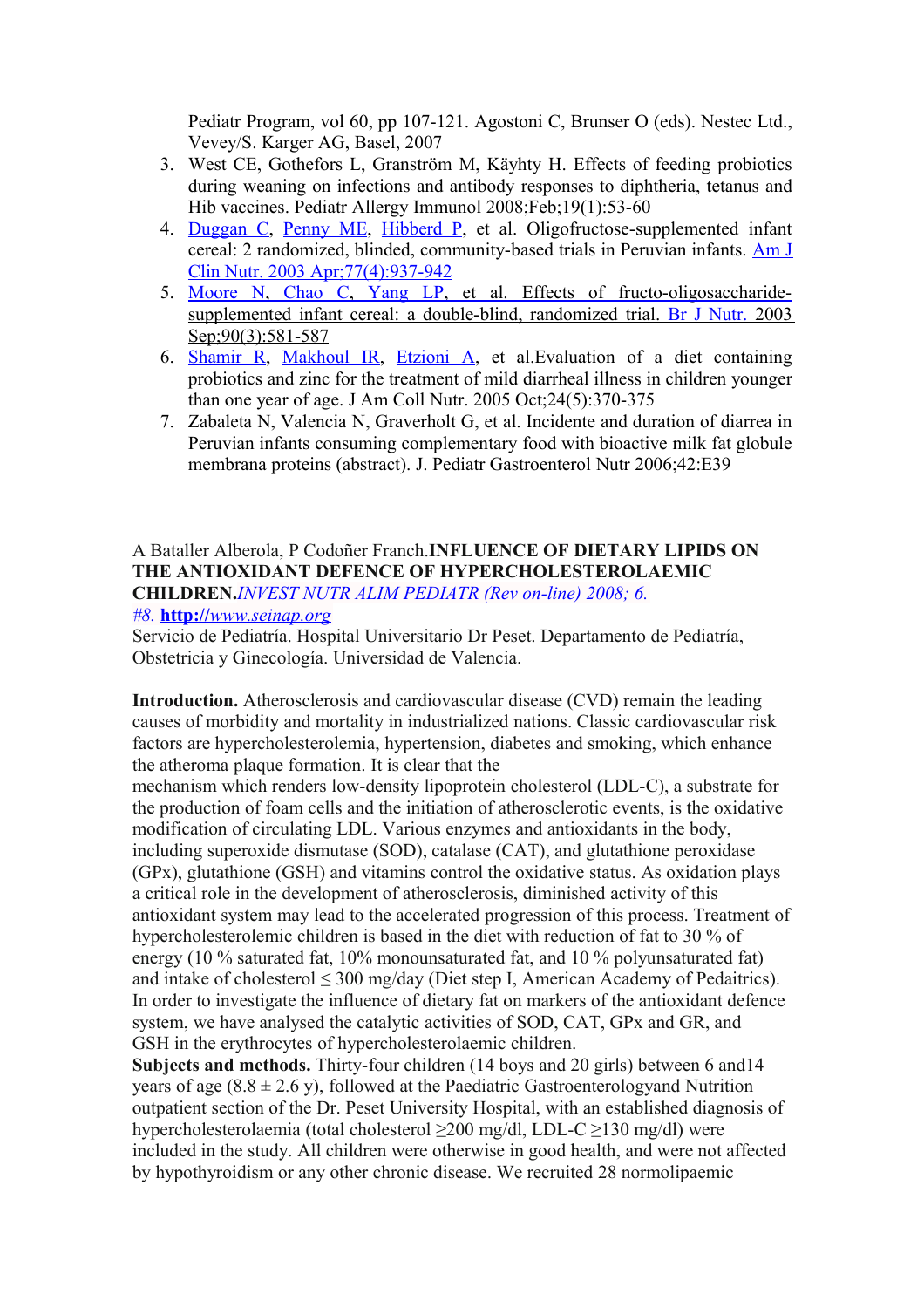children of comparable sex (16 boys and 12 girls) and age  $(8-10.5 \text{ year}, \text{mean } 9.3 \pm 1.2)$ as a control group. They assented to the procedures and their parents signed an informed consent. We obtained anthropometric parameters (height and weight), and the Body mass index (BMI: weight/height<sup>2</sup>). After a 12-h overnight fast, blood specimens were obtained to determine the serum total cholesterol, LDL-C, high-density lipoprotein cholesterol (HDL-C) and triglycerides. In addition, another sample was collected in vacutainers containing heparin as the anticoagulant to analyse SOD, CAT, GPx, GR and GSH. Dietary intake at baseline was estimated in all children as the mean of a 24-h diet recall, filled out by a paediatrician in the presence of the subject, and a prospective seven-day record completed by the parents at home according to a questionnaire that was returned to the paediatrician. A dietician gave standard instructions on how to complete it, and to show illustrative portion sizes. Intakes of energy, carbohydrate, protein, total and saturated (SFA), monounsaturated (MUFA) and polyunsaturated fat (PUFA), cholesterol, vitamins and oligoelements were calculated using OCAH software (University Hospital Dr Peset). We proposed an intervention period of 6 months with a fat-modified diet in the hypercholesterolaemic children. Each patient and their parents received instruction on nutrition by a dietician. The instructions included practical methods of reducing fat, SFA and cholesterol in the diet to meet the recommendations of the AHA step I diet. Children were clinically followed prior to commencement of the diet and throughout the study at weeks 2 and 4 and monthly thereafter to assess compliance and to obtain anthropometric parameters. Dietary records were evaluated at the outpatient visits. These records were kept at the start, in the middle and at the end of the study. Fasting blood samples were collected at week 0 (basal), and after 6 months of dietary intervention (final) in children who met the instructions properly and were adequately supervised during follow-up.

**Results.** At the basal study we found that with respect to dietary intakes, the mean total and saturated fat intake was higher, and polyunsaturated fat was lower in relation to the recommended intake. The correlation coefficients between dietary intake and markers of antioxidant defence showed that energy was negatively correlated with the erythrocyte values of SOD, CAT, GR and GSH. Intakes of total fat, cholesterol and the percentage of energy as fat were strongly and significantly inversely correlated with CAT activity. GPx and GSH were also negatively correlated with cholesterol intake. The only indicator of enzymatic activity which was significantly positively correlated with the percentage of calories as PUFA was GPx. In the patients on the modified-fat diet (15 children), the activities of antioxidant enzymes were significantly higher at the end of the intervention period when compared with baseline values (paired test). SOD was increased by 44% and CAT by 70%.The greatest increment was noted in the activity of GPx (91%).

**Conclussion.** There was a negative correlation between energy, total and saturated fat and the activity of antioxidant enzymes. The intake of polyunsaturated fat was positively correlated with the GPx activity. The activities of antioxidant enzymes were significantly higher after the 6-month low-fat diet. We have shown that the diet can modulate the antioxidant defence system and, in particular, that an excess of energy as saturated fat and cholesterol has a negative influence on the antioxidant enzymes. These effects can be reversed by modifying the fat quantity and quality.

Ledo A. **THE ANTIOXIDANT POTENTIAL OF THE BREAST MILK.** *INVEST NUTR ALIM PEDIATR (Rev on-line) 2008; 6. #9. http:// [www.seinap.org](http://www.seinap.org/)*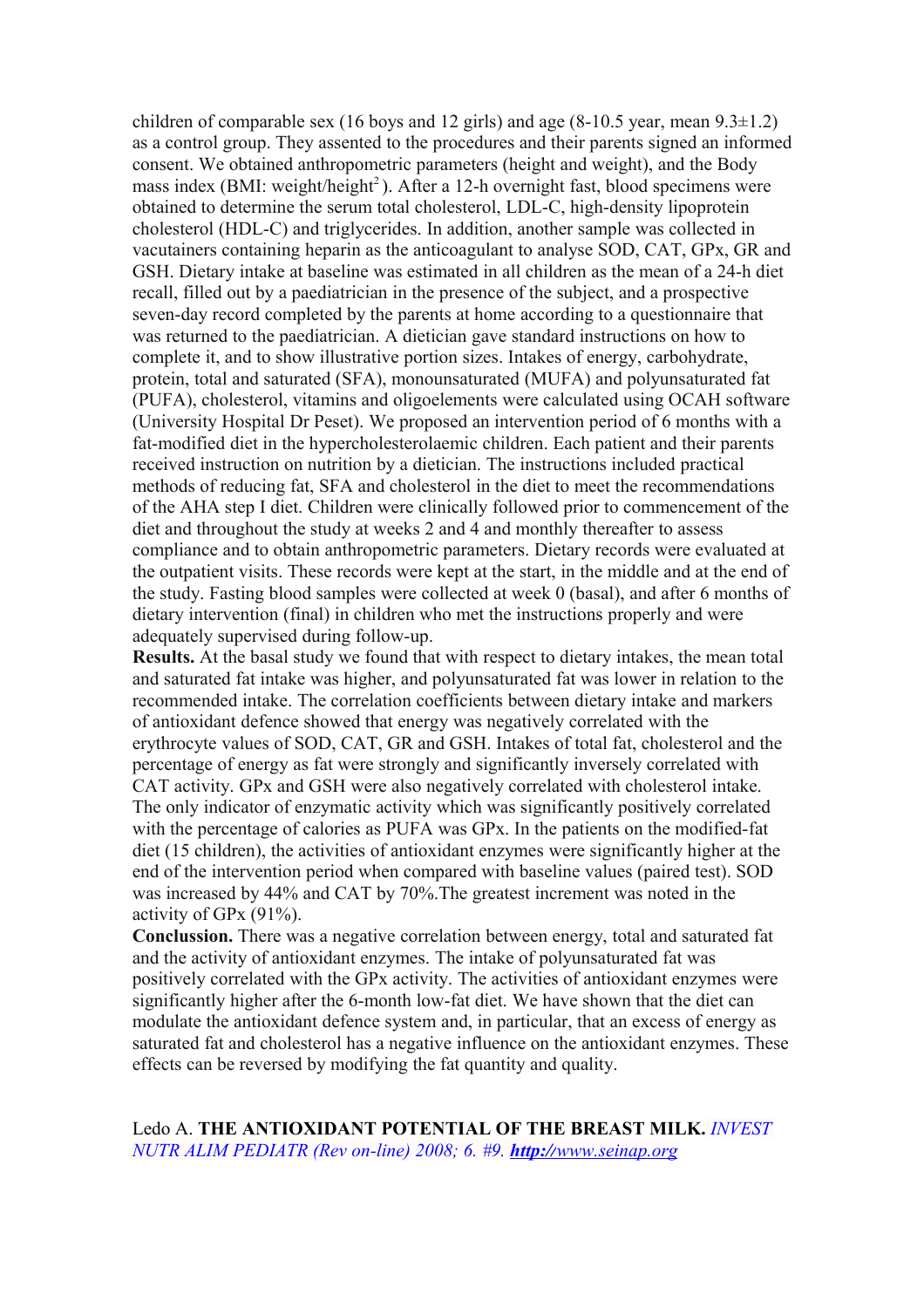**Introduction:** Aerobic organisms have developed enzymatic and non-enzymatic antioxidant systems known as "scavengers" capable of neutralizing free radicals. It should be noted that maturation of the antioxidant system occurs at the end of intrauterine of development and, therefore, prematurity is burdened with an important antioxidant deficit. Thus, superoxide dismutase, catalase and glutathione peroxidase, the major antioxidant enzymes, are not fully expressed until the end of gestation. Seemingly, one of the components of glutathione, specifically L-cysteine, is insufficiently synthesized before 34 weeks gestation because γ-cistationase, the limiting enzyme for its synthesis, is not fully expressed so far.

Preterm infants are immersed in an oxidant environment. Thus, oxygen therapy, parenteral nutrition, certain drugs, ischemia-reperfusion, infections, etc., altogether enhance pro-oxidation. Of note is that when generation of free radicals exceeds the body's antioxidant capacity oxidative stress ensues. Moreover, oxidative stress is involved in most diseases linked to prematurity.

Previous studies suggest that breast milk could have a high antioxidant capacity. **Objetives of the study:** To evaluate with a non-invasive technique if feeding preterm infants exclusively with human milk is able to reduce oxidative stress produced by hydroxyl radicals.

#### **Materials and methods:**

Design: This is a prospective and blinded clinical study performed in a tertiary referral center.

Population: Clinically stable premature infants below 36 weeks gestation were enrolled in group LM exclusively fed breast milk ( $n=17$ ), and group LA( $n=10$ ), exclusively fed special preterm formula. Inclusion criteria were:

- (i) To be exclusively fed breast milk or formula.
- (ii) Absence of acute or chronic diseases, severe malformations, chromosomal abnormalities or surgery.
- (iii) Not being on intravenous fluids, oxygen, having received transfusions or pro-antioxidant medication.
- (iv) Stable weight gain in the previous week.

Method: Urine samples were collected in sterile conditions and frozen at -80 ° C until processed. Orto-tyrosine/Phenylalanine and 8-hydroxy-deoxyguanosine/2 dihidroguanosine quotients were used as markers of the pro-oxidant action of the hydroxyl radical on amino acids (Phenylalanine) and nucleic acids (DNA) respectively. Markers were determined by high pressure liquid chromatography coupled to mass spectrometry tandem hexapolo.

**Results:** The orto-tyrosine/phenylalanine (LA:  $12.58 \pm 1.7$  vs. LM:  $10.61 \pm 2.66$ , p  $(0.01)$  and 8-oxodG/2dG (LA:  $11.0 \pm 2$ , 9 vs. LM:  $8.4 \pm 1.8$ , p $(0.02)$  ratios were significantly higher in the group receiving formula. In addition, the ortotyrosine/phenylalanine ratio showed a statistically significant linear regression

coefficient (r2: 0.4373) when correlated to gestational age, while 8-oxodG/2dG ratio did not (r2: 0.1402).

**Conclusions:** Premature infants with lower post-concepcional age have an increased tendency towards oxidative stress.

Human milk provides greater defense against oxidative aggression as evidenced by a reduced elimination of urinary markers of oxidative damage to nucleic acids or amino acids.

It would be desirable an increase in antioxidant capacity of special formulas for preterm infants to avoid consequences of oxidative stress in the first weeks of and later on.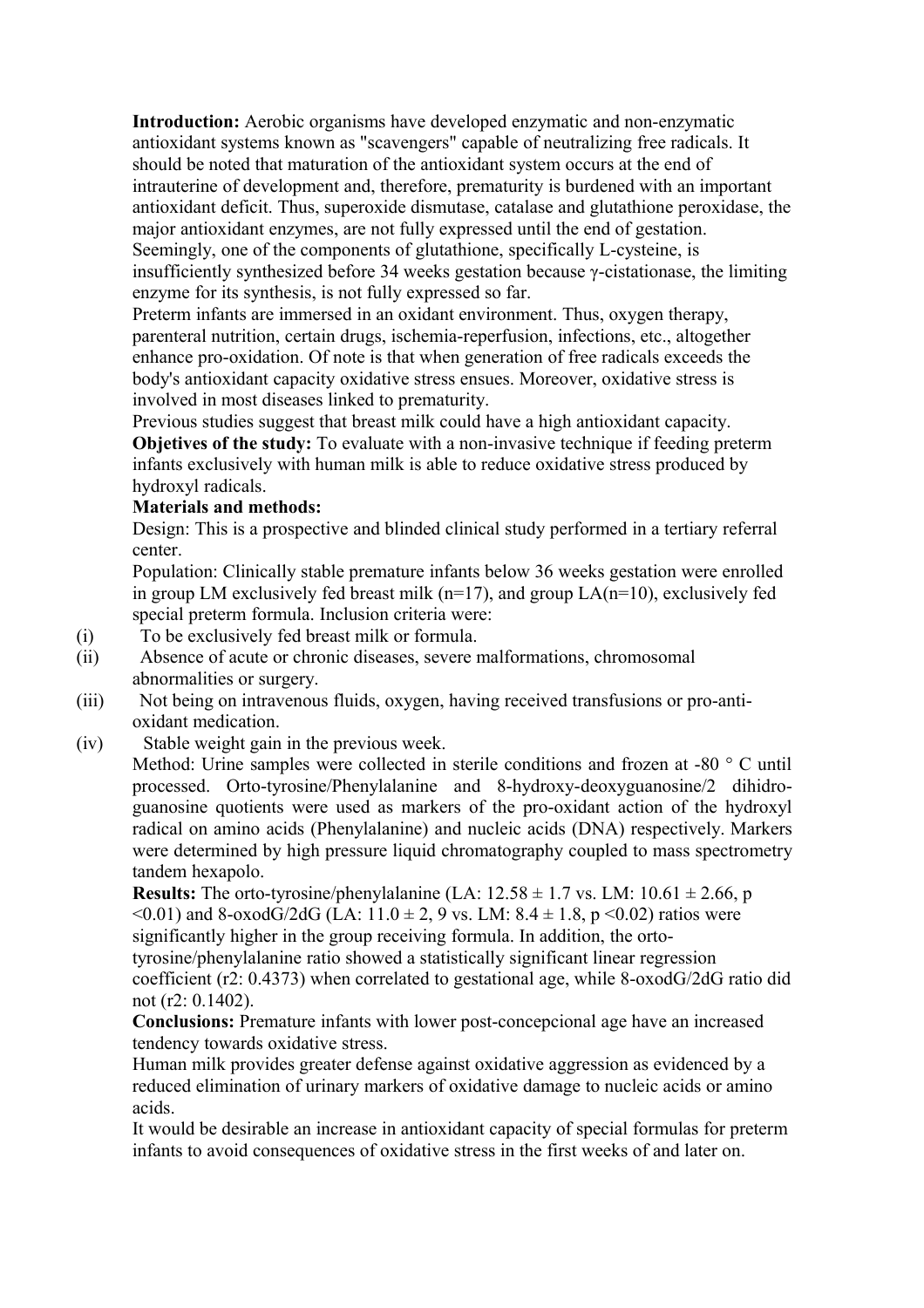#### B. Bonet Serra. **OBESITY IN CHILDREN: BENEFITS OF DAIRY PRODUCTS SUPPLEMENTED WITH CONJUGATED LINOLEIC ACID.** *INVEST NUTR ALIM PEDIATR (Rev on-line) 2008; 6. #10.* **http://** *[www.seinap.org](http://www.seinap.org/) Servicio de Pediatría y Neonatología .Hospital Can Misses. Ibiza. [bonets@hcm-ibiza.es](mailto:bonets@hcm-ibiza.es)*

Obesity is one of the leading health problems in developed countries, with an incidence close to 15% of the populations. Probably, what is even more relevant is the fact that the consequences of this modern epidemic will show up in the near future, when an increased incidence of dyslipidemia, hyperinsulinism, type 2 diabetes, cardiovascular diseases (as well as the complications linked to these process), decreased fertility, bone diseases will show up (1, 2).

The treatment of obesity is extremely difficult; very few studies have show up a weight reduction over a long period of time, unless radical surgery is employed (intervention linked to a high morbidity and mortality). Nevertheless there is data suggesting, in obese adults, that a mild weigh reductions of 4-6 kg, leads to relevant health benefits decreasing the metabolic and hormonal alterations associated to obesity and reduces the risk of developing type 2 Diabetes (3).

Therefore, it seems that in obesity, any intervention decreasing both the degree of adipose tissue as well as the metabolic (hipertriglyceridemia, low HDL-cholesterol, hyperglycemia) and hormonal (hiperinsulinism, insulin resistance, low adiponectin levels) alterations linked to obesity may have relevant health benefits. Several years ago we focused our research on studying the potential benefits of the administration of different isomers of conjugated linoleic acid  $(CLA)$  (Tonalin<sup>R</sup>) upon the adiposity and on the metabolic alterations associated to obese and overweight adolescents. A population, were the reduction of the metabolic and endocrine alterations linked to obesity may have a relevant health impact in the future by decreasing the complications associated to obesity.

Why CLA administration? There was data in the literature, mainly in animal models, suggesting that CLA administration could help to decrease the adipose tissue mass, body weight and insulin resistance. Although, the results published in humans were somehow uncertain  $(4-6)$ .

Study 1. Our first study focused on the effects on CLA intake upon the insulin resistance in obese adolescents followed in our endocrine clinic. All of them had BMI zscore above 4, which could be equivalent in adults to a BMI above 30 kg/m<sup>2</sup>. The study was performed in 39 adolescents. The patients were divided in two groups of similar characteristics, one of then received daily during 16 weeks, 200 g of fat free yogurt containing 3.5 g of CLA; the control group received the same amount of yogurt without CLA. Anthropometric, metabolic and hormonal parameters were studied at the beginning and at the end of the study. To study whether the effects of CLA administration remained over time, a third study was performed 16 weeks after ceasing the administration of yogurt. In the three points of the study anthropometrical parameters were determined (weight, height, body mass index (BMI)), a one week dietary of caloric intake and physical activity was performed. Biochemical and hormonal parameters were determined in the three points of the study (cholesterol, triglycerides, HDL-cholesterol, glucose, insulin, insulin resistance index (IRI)) (7). In this study we showed that the CLA administration neither had any effect upon the growth, weigh and BMI nor the parameters related with lipid metabolism including total, LDL and HDL cholesterol and triglycerides. In contrast a decrease in plasma glucose, insulin and IRI was observed. These results show for first time that CLA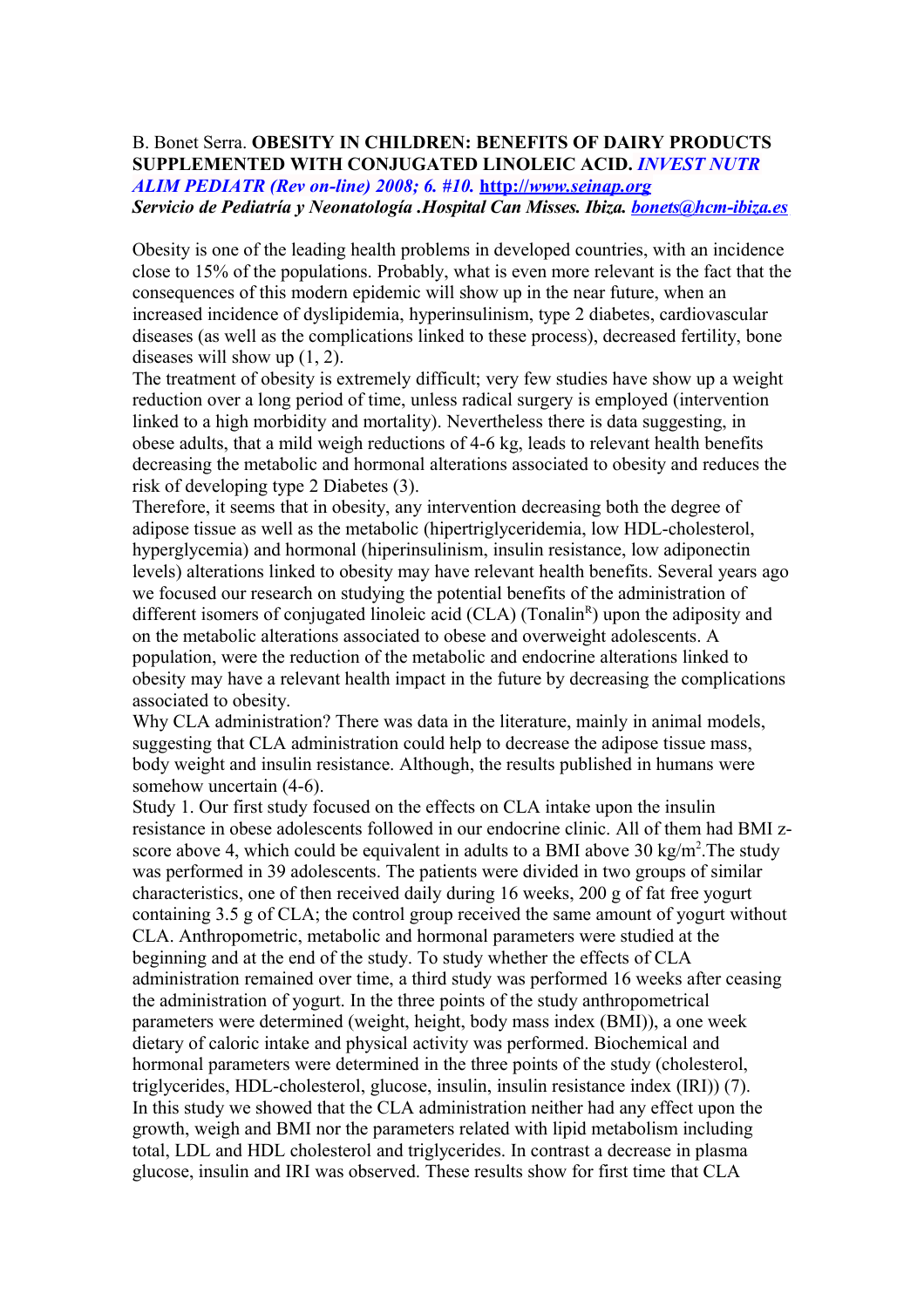administration in obese adolescents decreases insulin resistance. When the study was repeated 16 weeks after stopping the CLA administration, the values of insulin, glucose and IRI returned to the values found at the beginning of the study, further emphasizing that the effects observed during the study were secondary to CLA ingestion (7). The clinical relevance of these findings is unknown at present, keeping in mind that the consequences of the insulin resistance will show up after many years of evolution. Nevertheless, it is worthwhile to keep in mind that in other studies performed in adults, using other methods a reduction of blood glucose, insulin and the IRI, was associated with a reduction in the rate of developing type 2 diabetes. It is attractive to speculate that the consequences of these changes, would they remain over a long period of time, may have a relevant clinical impact in this adolescent population with obesity and a high risk of developing type 2 diabetes.

Study 2. It seems the effects of CLA administration leading to a reduction of body fat only show up in overweight subjects, rather than in an obese population. In this second study we wanted to determine in overweight adolescents, whether the CLA administration reduces body fat content. Therefore we studies a group of 26 overweight adolescents, which were divided in two groups, one received a daily dose of 3, 5 g of CLA mixed with 200 ml of skim milk during 16 weeks and the other group received the milk without any supplementation. The body fat content was determined using densitometry by air displacement (BODPOD). This method allows studying the body volume and density in a similar way as with immersion in water, one of the best methods to study body composition. Our results show that the group of overweight adolescents treated with CLA did not show any changes in the fat content, in contrast an increase in fat content was observed in the placebo group. These results show that CLA administration to overweight adolescents prevents the fat increase that takes place so often in this population during the pubertal development.

In summary, present results suggest that both obese and overweight adolescents could benefit from CLA intake, in the overweight group avoiding the further accumulation of fat and in the obese group decreasing the insulin resistance and blood glucose, two alterations linked with the development of type 2 diabetes.

The benefits observed with the CLA intake are small. Nevertheless, we should keep in mind that the fight against obesity and the complications linked to this process may benefit of interventions that lead to small changes in anthropometrical as well as metabolic and hormonal parameters. It does not look like, we are going to find in the near future an easy and safe way to induce major changes in body weight and in the metabolic alterations linked to obesity.

#### **References.**

- 1- Williams CL, Hayman LL, Daniels SR, Robinson TN, Steinberger J, Paridon S & Bazzarre T *et al*. (2002) Cardiovascular health in childhood. A statement for health professionals from the committee on atherosclerosis, hypertension and obesity in the young (AHOY) of the Council on Cardiovascular Disease in the Young, American Heart Association. *Circulation* 106:143-160.
- 2- Ogden CL, Carroll LR, McDowell MA, Tabak CJ, Flegal KM (2006) Prevalence of overweight and obesity in the United States, 1999-2004. *JAMA* 295: 1549-1555.
- 3- Diabetes Prevention Program Research Group (2002). Reduction in the Incidence of Type 2 Diabetes with Lifestyle Intervention or Metformin. N Engl J Med 346 (6): 393- 403.
- 4- Belury MA. Dietary Conjugated Linoleic Acid in Health: Physiological Effects and Mechanisms of Action. Annu Rev Nutr 22:505-531; 2002.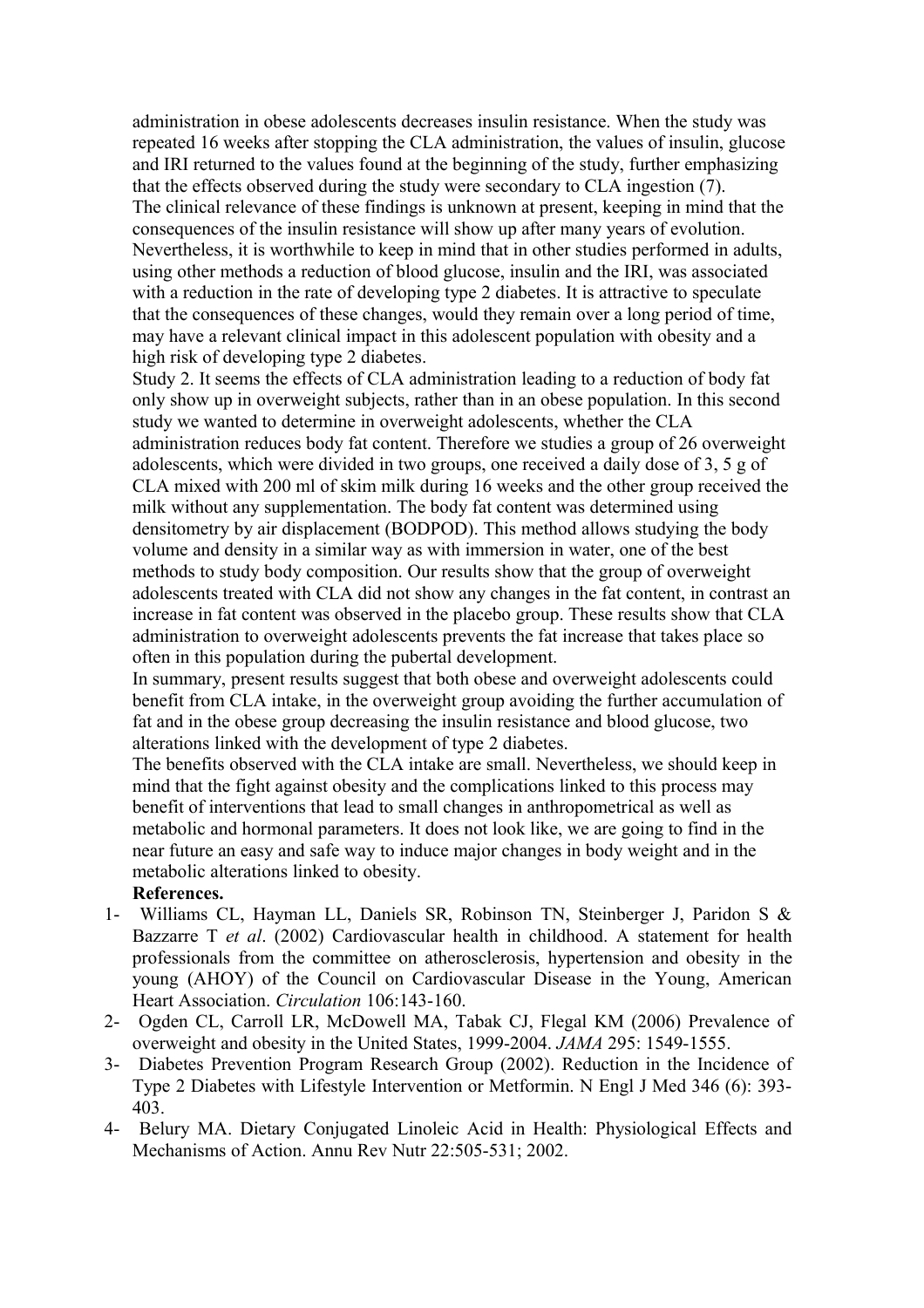- 5- Terpstra AHM. Effect of conjugated linoleic acid on body composition and plasma lipids in humans: an overview of the literature. Am J Clin Nutr 79:352-61; 2004.
- 6- Aminot-Gilchrist DV, Anderson HDI (2004) Insulin resistance-associated cardiovascular disease: potential benefits of conjugated linoleic acid. *Am J Clin Nutr* 79(Suppl):1159S-63S.
- 7- Bonet Serra B, Quintanar Rioja A, Viana Arribas M, Iglesias-Gutierrez E, Varela-Morientes G. (2008) Efectos del yogur enriquecido con isómeros del ácido linoleico conjugado, sobre resistencia a la insulina en adolescentes obesos. Revista Española de Pediatría 64(1): 94-100.

#### L. Fontana Gallego. **MITOCHONDRIAL DYSFUNCTION IN NONALCOHOLIC STEATOHEPATITIS ASSOCIATED TO OBESITY.** *INVEST NUTR ALIM PEDIATR (Rev on-line) 2008; 6. #11.* **http://** *[www.seinap.org](http://www.seinap.org/)*

(1) Institute of Nutrition and Food Technology, Biomedical Research Center, Parque Tecnológico Ciencias de la Salud, Granada; and (2) Dept. Biochemistry and Molecular Biology II, School of Pharmacy, University of Granada.

Nonalcoholc steatohepatitis (NASH) has become a very serious public health problem due to the rise in the incidence of obesity that is taking place in most developed countries, incuding Spain. This pathology is characterized by fatty infiltration of the liver, inflammation, hepatocellular damage and fibrosis, and may evolve to cirrhosis and hepatocarcinoma.

The current accepted mechanism to explain the development of NASH includes a first "hit" carried out by the accumulation of triglycerides (steatosis), which "primes" the liver to progress toward more severe hepatic pathologies, because this organ becomes more vulnerable to other "hits", among which hyperglycemia, hypertriglyceridemia and hypercholesterolemia may be cited, all of them being related with the metabolic syndrome. Furthermore, oxidative and nitrosative stress, as well as mitochondrial dysfunction, are key molecular events that accelerate and worsen steatosis.

This communication will review the relevant role played by mitochondrial dysfunction in NASH.

E. Lurbe. **OFFICE AND AMBULATORY BLOOD PRESSURE VALUES IN YOUTH: THE IMPACT OF THE DEGREE OF OBESITY.** *INVEST NUTR ALIM PEDIATR (Rev on-line) 2008; 6. #12.* **http://** *[www.seinap.org](http://www.seinap.org/)* Pediatrics Department. Consorcio Hospital General. University of Valencia.

The prevalence of obesity is continuously increasing, particularly in developed western countries, and this is the case even among children. The adverse effects of weight gain on metabolic and cardiovascular functions, also in young and middle-aged subjects, and the association of weight gain with a higher incidence of health problems later in life, represent major issues in health care, which have generated great concern over the last few years. Indeed, because of the increasing tendency of obesity to appear during childhood and to track, to some extent, into adult life, as well as because of the well established relationship between obesity and hypertension in adults, obese children appear to be at particularly high risk of becoming hypertensive with increasing age.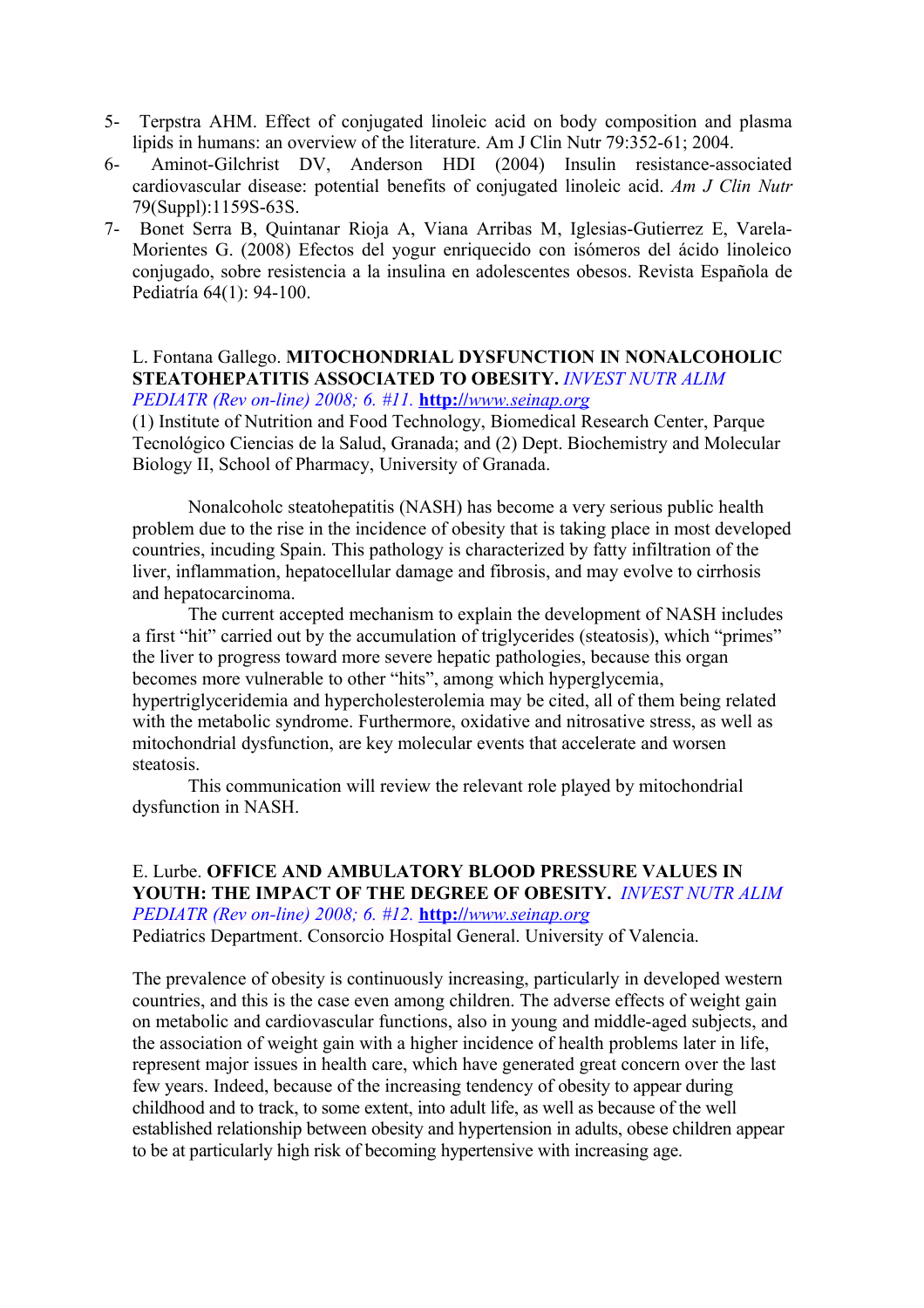These considerations call for greater diagnostic care in young subjects at risk. In this context, it is important to emphasize that, despite the known variability of blood pressure readings and the uncertainties related to their accuracy and their interpretation in young subjects, blood pressure values in children represent the most important measurable marker of the potential level of cardiovascular risk later in life. This strongly supports the importance of performing careful and repeated blood pressure measurements during childhood and adolescence. Use of ambulatory blood pressure monitoring in this setting appears therefore to be of particular value. Solid evidence collected over the last 20 years has demonstrated the high prognostic power of ambulatory blood pressure monitoring. Indeed, 24-hour blood pressure values have been shown to represent significantly better predictors of cardiovascular risk than casual office blood pressure measurements do. In addition to its potential to predict cardiovascular risk more accurately than office blood pressure measurements can do, ambulatory blood pressure monitoring has contributed significantly to our understanding of hypertension, by revealing conditions such as white-coat and masked hypertension that were not readily apparent using traditional techniques of blood pressure measurement in clinical practice only.

In spite of these potential advantages, however, ambulatory blood pressure values in obese children and adolescents have been collected and reported in only a few studies focusing on the assessment of the impact of obesity on ambulatory blood pressure levels. The prevalence of office hypertension ranged from 0.6% in the non-obese to 37.5% in the severely obese, with the majority of the hypertensive subjects having systolic hypertension. Ambulatory hypertension was generally present in a higher proportion of subjects than office hypertension. From a clinical point of view it may be important to identify subjects in whom office and ambulatory blood pressure behave differently.

M Juste. M Moya. E.Cortés.**SEINAPTRACKER USEFULNESS IN THE CLINIC CONTROL AND EVOLUTION IN OBESE CHILDREN AND ADOLESCENTS.** *INVEST NUTR ALIM PEDIATR (Rev on-line) 2008; 6. #13.* **http://** *[www.seinap.org](http://www.seinap.org/)*

#### **INTRODUCTION**

Control of treatment response of obese children and adolescents is difficult to measure because of the large number of auxologic variables obtained in consecutive visits over a certain period of time. This, besides of the possibility of having Z Score instead of percentiles, generated the option of using Seinaptracker. This is a new computer programme created to make the control of nutritional problems easier, and the statistic treatment of obtained data once exported to appropiate programmes. **AIMS:** To study the usefulness of SEINAPTRACKER in the clinical evaluation of the patients and for the posterior statistic treatment of data obtained in the multiple visits. This can be done once they have been exported to an external programme. **METHODS**

Data obtained in the consecutive visits of 61 obese children and adolescents (BMIr > 121 %), whose ages were between 5 and 18 years were included. They belonged to the population of a bigger study to evaluate the efficiency of CLA in the treatment of obese children and adolescents. A control group of 26 patients, with similar clinic characteristics, was included also. Patients of the study group, received apart from usual recommendations, 47.7 mg / kg /day of added CLA in milk or other diary products.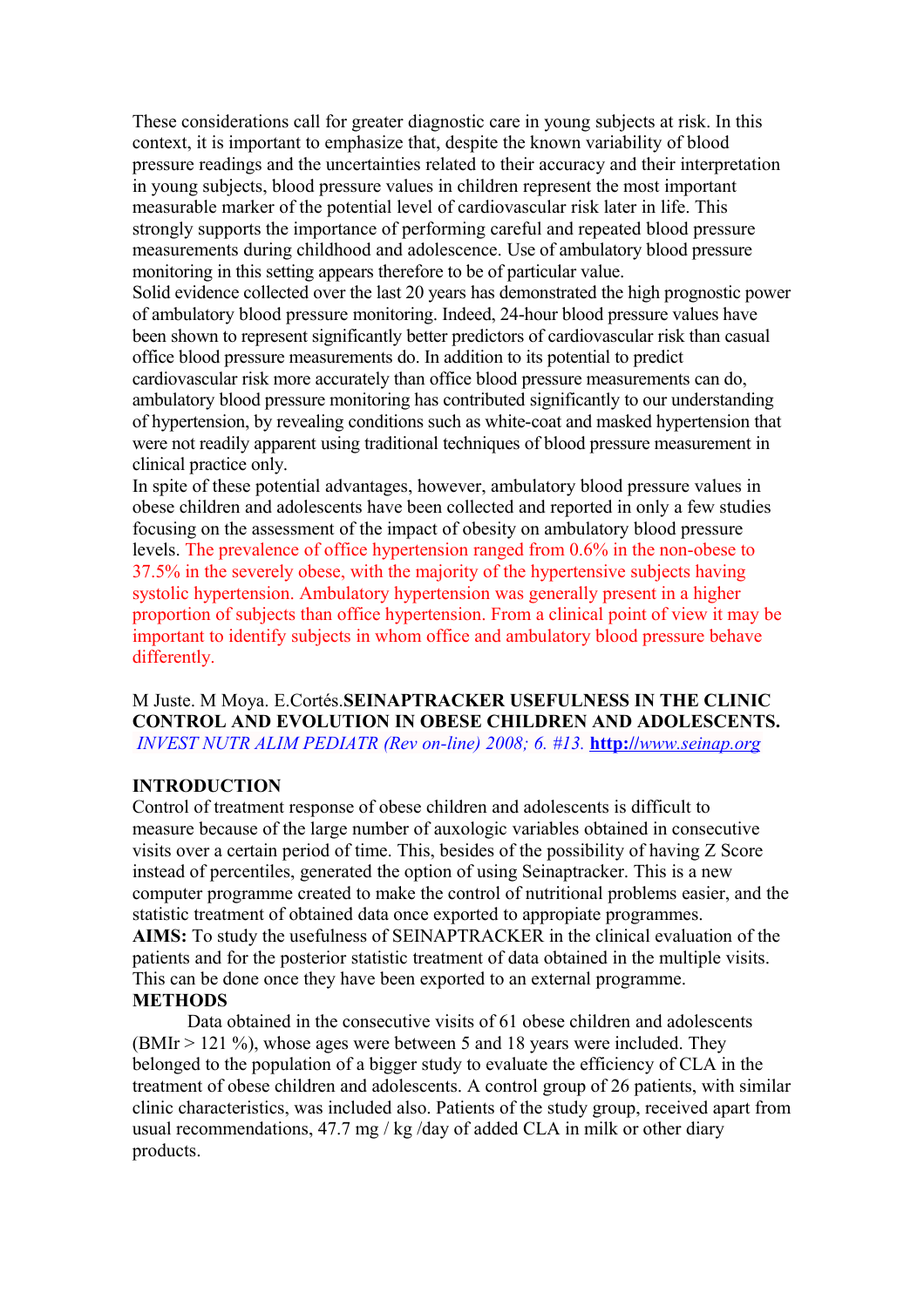In the initial visit previous data as weight and height at birth, height of parents and menarche age in girls are included. Variables of the nutritional and growth parameters at this moment were: weight, height arm circumference, waist and hip circumferences blood pressure, puberal stage and bone age and all of them were included. Patients were revisited every 2 months and the same measures were taken and then added in SEINAPTRACKER, and percentages, percentiles and z score were calculated by the programme.

Once complete data were introduced, a list was designed. In the list together with the identification of the patient we included those somatometric and other figures obtained in the visits and those we wanted to work with and those generated by the programme. Subsequently we established the "filters" (CLA versus Control) and this allowed us to separate patients belonging to each group in order to perform descriptive statistic studies and comparison between both groups. In the same way we could obtain new relations between data included as waist to height or waist to hip. **RESULTS**

|                 | -<br><b>CLA</b><br>$(n=61)$ | Control Group<br>$(n=26)$ | p  |
|-----------------|-----------------------------|---------------------------|----|
|                 |                             |                           |    |
| Age (years)     | 11.7(2.8)                   | 11.2(2.7)                 | ns |
| gr              | 3.43(5.8)                   | 3.53(6.1)                 |    |
| Weight al birth |                             |                           | ns |
| Ρ.              | 59.8 (31.3)                 | 59.8 (27.5)               |    |
| cm              | 48.6(9.2)                   | 50.7(2.4)                 |    |
| Height at birth |                             |                           | ns |
| P               | 63.1(26.2)                  | 51.8 (28.9)               |    |
|                 | 39.3(1.4)                   | 39.8(1.3)                 | ns |
| Weeks           |                             |                           |    |
| Gestational age |                             |                           |    |
|                 |                             |                           |    |

**TABLE 1.- Clinical data in both groups**

| <b>TABLE 2.- Evolution of clinical data</b> |  |
|---------------------------------------------|--|
|---------------------------------------------|--|

|                              | Basal                  |                   |              | 6 months             |                   |    |                      |
|------------------------------|------------------------|-------------------|--------------|----------------------|-------------------|----|----------------------|
|                              | <b>CLA</b><br>$n = 61$ | Control<br>$n=26$ | $\mathbf{p}$ | <b>CLA</b><br>$n=38$ | Control<br>$n=20$ | p  | <b>CLA</b><br>$n=17$ |
| $\frac{0}{0}$<br><b>BMIr</b> | 146.6(25.6)            | 151.5(20.5)       | ns           | 140.3(14.8)          | 133.8(35.8)       | ns | 139.8                |
| ZS                           | 3.7(1.4)               | 3.7(1.4)          | ns           | 2.9(1.1)             | 2.8(1.3)          | ns | 2.8(1)               |
| Arm Circumf.                 | 30.0(7.2)              | 30.0(4.2)         | ns           | 29.3(6.3)            | 29.8(6.3)         | ns | 29.8                 |
| cm                           | 94.8(1.3)              | 94.3(12.0)        | ns           | 92.0(17.0)           | 95.7(3.7)         | ns | 94.8                 |
|                              | 2.8(1.5)               | 2.6(1.3)          | ns           | 2.3(1.2)             | 2.3(1.4)          | ns | 2.2(1)               |
| P<br>ZS                      |                        |                   |              |                      |                   |    |                      |
| Waist C.<br>cm               | 87.1(10.6)             | 86.2(11.2)        | ns           | 85.4(10.5)           | 84.2(11.3)        | ns | 84.2(1)              |
| P                            | 97.0(6.1)              | 94.3(12.0)        | ns           | 95.7(7.1)            | 94.4(5.8)         | ns | 92.9(1               |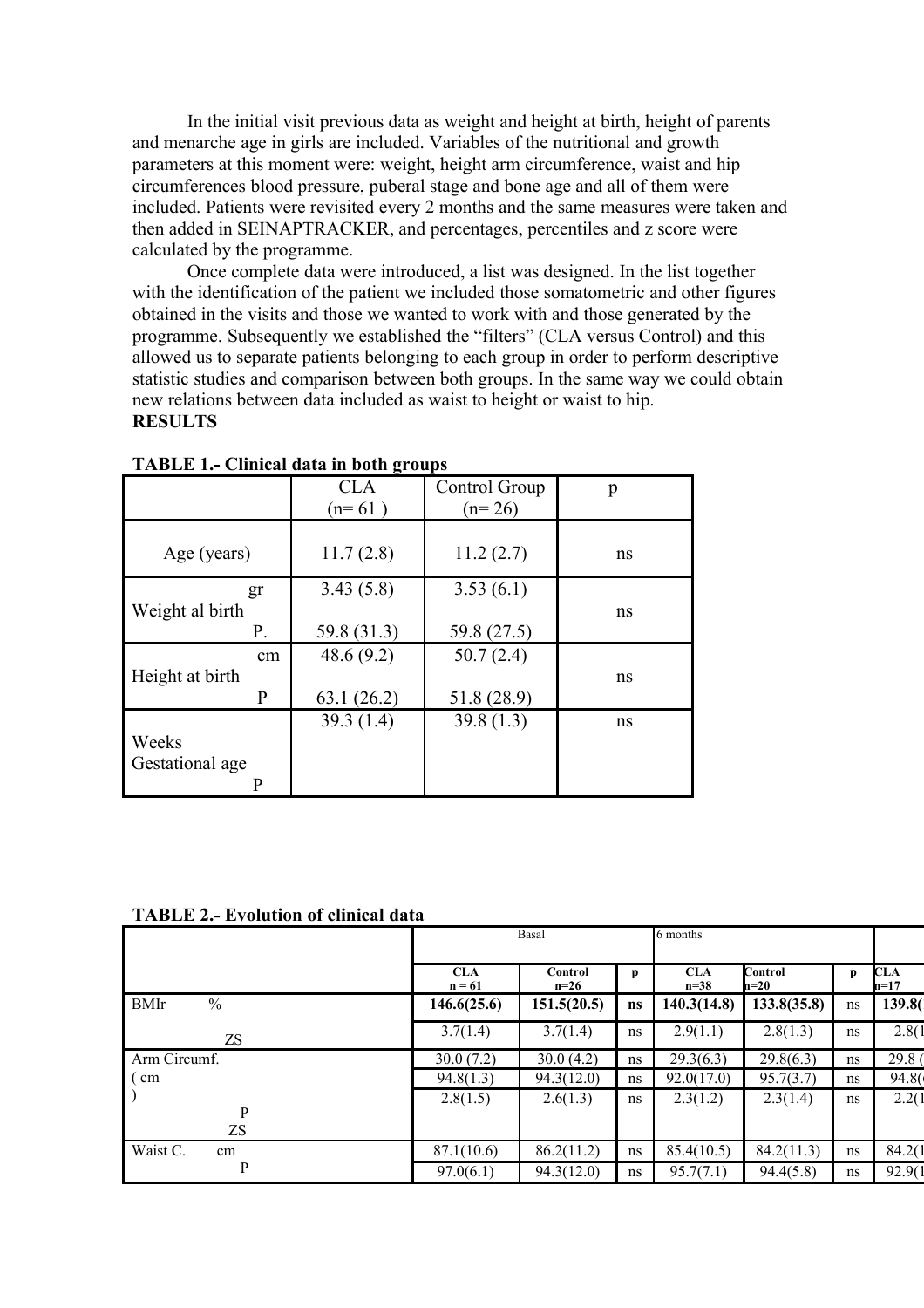| 70                |              | 2.8(1.5)   | 2.6(1.3)   | ns | 2.3(0.8)   | 2.1(1.2)   | ns | 2.2(1)  |
|-------------------|--------------|------------|------------|----|------------|------------|----|---------|
| w<br>Hip.C.<br>cm |              | 99.5(12.1) | 95.4(13.2) | ns | 97.5(11.1) | 94,7(14.2) | ns | 101.90  |
|                   |              | 93.9(10.4) | 91.2(4.5)  | ns | 89.1(16.7) | 86.8(15.3) | ns | 88.7(1  |
| ZS                |              | 2.3(1.19)  | .9(1.1)    | ns | 1.7(1.0)   | 1.6(1.1)   | ns | 2.7(3)  |
| Waist/Hip         |              | 0.88(0.07) | 0.91(0.05) | ns | 0.88(0.07) | 0.89(0.05) | ns | 0.86(0) |
|                   |              |            |            |    |            |            |    |         |
|                   | Waist/Height | 0.57(0.05) | 0.58(0.05) | ns | 0.55(0.04) | 0.55(0.04) | ns | 0.54(0) |
|                   |              |            |            |    |            |            |    |         |

#### **DISCUSSION:**

Management of the large number of figures obtained in the visits in treatment of obese patients has been simplified by the use of SEINAPTRACKER. It allows us to include in the same visit to the outpatients clinic the data obtained and this avoids the later use of clinical documentation. BMIr is a good tool because it is easy to understand for the parents and the patient and because of its quick use. Z-Score of the different variables is accepted as the best way of defining the situation of a patient in that moment and so it is of great utility in clinical investigation because it allows us to evaluate the evolution in a better way that percentiles do. Both allow us to determine variations related to other standard populations.

**CONCLUSIONS.** CLA has not been useful in the control of BMIr in obese patients in this moment of study. Seinaptraker has been a great help in the following of these obese patients when there is a long term control and it has simplified the

clinical investigation . It allows the evolutive control of multiple clinic variables and the figures calculated.by itself

#### BIBLIOGRAFY

1.- Moya M, Juste M, Cortés E, Carratalá F. Utilización del ácido linoléico conjugado en el niño y adolescente obesos. Rev Esp Ped 2008; 64:82-86.

2.-Gaullier JM, Halse J, Hoye K et al. Supplementation with conjugated linoleic acid for 24 months is well tolerated by and reduces body fat mass in healthy overweight humans. J. Nutr 2005;135: 778-84

#### Baldellou Vázquez A. **NUTRITIONAL ASSESSEMENTS OF THE INBORN ERRORS OF METABOLISM.** *INVEST NUTR ALIM PEDIATR (Rev on-line) 2008; 6. #14.* **http://** *[www.seinap.org](http://www.seinap.org/)*

Unidad de Enfermedades Metabólicas. Hospital Infantil Miguel Servet. Zaragoza.

In spite of the recent advances in the treatment of the Inborn Errors of Metabolism (IEM), often the cornerstone of treatment is dietary.

In the epigenetic of the IEM, the diet is one of the most important agents. The pathological conditions in the metabolic diseases are usually a source of malnutrition. In the management of more than a half of the IEM, the dietary interventions go on being one of the most important key. Finally, the various dietetic approaches may involve deficient nutritional intakes in many of these patients.

Hyperphenylalaninaemia due to phenylalanine hydroxylase deficiency it's helpful to understand the problems involved in nutritional treatment, to assess our current knowledge and the new approaches in the nutrition of the inborn errors of metabolism. The newborn screening and the phenylalanine restricted diet from the first days of life have changed the clinical picture of this disease and ensure a "normal" cognitive development in most of the children. Almost 50 years after the beginning of this treatment, many and complex dietary questions remain unsolved by the fact that right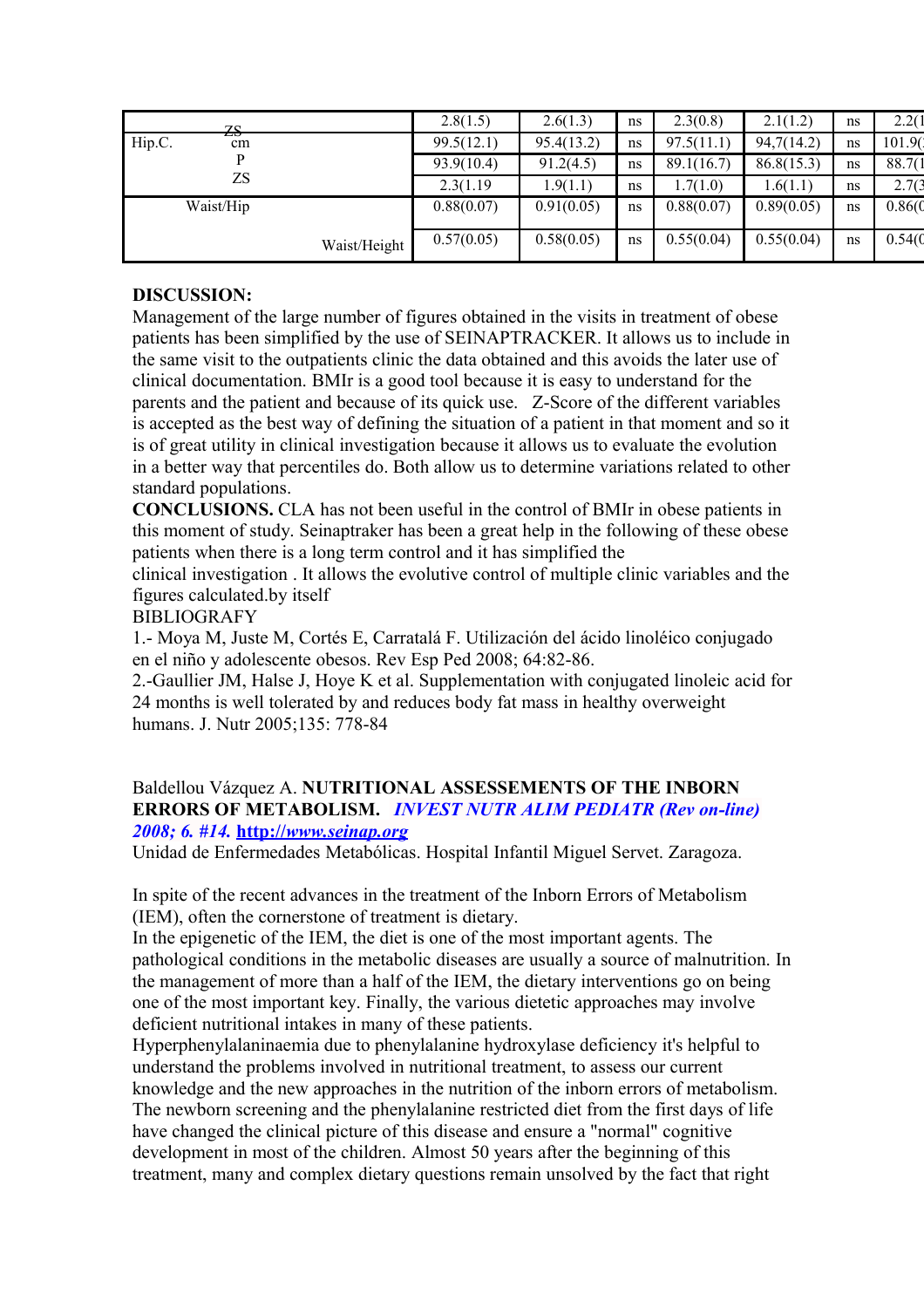treated patients show lower intellectual and achievement test scores than their healthy brothers do and, in same cases, they develop light, but evident, neurological alterations. There isn't universal consensus concerning to the phenylalanine (Phe) blood level that forces to begin the dietetic treatment, or the goal blood Phe level at every age. Advantages of the BH4 therapy *versus* dietetic therapy are not assessed yet. The Phe blood levels can not easily relate to Phe levels in the brain. The physiopathologycal mechanism of the disease is not very well known. The advantages of the breastfeeding and how to use it in the newborn must be established. The protein intake and the its way of supply go on controversial. It is well known the risk of such diets to develop deficiencies in the essential fatty acid, minerals (Ca, Fe, Se, etc.), and vitamins (Folates, B12, etc.); the accurate answer of such dietetic modifications are not known in the regulation of the gene expression of this pathology and in its clinical manifestations. It is needed the identification of reliable biomarkers that allow to define the risk profile of each patient, and to assess the therapeutic response.

T. Durá\*/\*\*, J. Hualde\*\*, I. Garralda\*\*, E. Cabello\*. F. Gallinas\*\* Nutritional situation in Navarre: longitudinal study of a cohort of children born in 1993. *INVEST NUTR ALIM PEDIATR (Rev on-line) 2008; 6. #15. http:// [www.seinap.org](http://www.seinap.org/)* (\*)Department of Pediatrics. University of Navarre.

(\*\*)Hospital Virgen del camino. Servicio Navarro de Salud. Pamplona

**Objective**: To study the prevalence and tracking of overweight and obesity in a cohort of children born in 1993.

**Material and methods**. Anthropometric measures (weight, height and BMI) registered during health check-up visit at a 2, 3, 4, 6, 8, 10 and 12 years of age from 930 healthy children have been analyzed. Longitudinal (B. Sobradillo, 2004) and transversal (A. Carrascosa, 2008) growth reference curves have been applied. **Results.**

| Overweight and obesity prevalence |            |              |       |            |                |       |  |
|-----------------------------------|------------|--------------|-------|------------|----------------|-------|--|
| Age                               |            | <b>MALES</b> |       |            | <b>FEMALES</b> |       |  |
| (years)                           | Overweight | Obesity      | Total | Overweight | Obesity        | Total |  |
| 2                                 | 5,8        | 1,5          | 7,3   | 10,2       | 1,6            | 11,8  |  |
| 3                                 | 9,4        | 4,3          | 13,7  | 9,1        | 3,6            | 12,   |  |
| 4                                 | 12,8       | 5,2          | 18,0  | 10,3       | 2,8            | 13,1  |  |
| 6                                 | 10,8       | 7,2          | 18,0  | 7,6        | 2,9            | 10,5  |  |
| 8                                 | 11,1       | 8,9          | 20,0  | 9,7        | 4,2            | 13,9  |  |
| 10                                | 15,5       | 7,4          | 22,9  | 9,2        | 3,3            | 12,5  |  |
| 12                                | 14,3       | 5,8          | 20,1  | 8,9        | 3,9            | 12,8  |  |
| 14                                | 12,4       | 7,5          | 19,9  | 5,7        | 5,4            | 11,1  |  |

| <b>Tracking of overweight/obesity</b> |           |                                                                                   |       |    |                |  |  |  |
|---------------------------------------|-----------|-----------------------------------------------------------------------------------|-------|----|----------------|--|--|--|
| Age                                   | Age older |                                                                                   | MALES |    | <b>FEMALES</b> |  |  |  |
| younger                               |           | Tracking<br>Persistente $(\%)$ Tracking $(\%)$ Persistene $(\%)$<br>$\frac{1}{2}$ |       |    |                |  |  |  |
|                                       |           | 10,6                                                                              | 58,9  |    | 60.1           |  |  |  |
|                                       |           |                                                                                   |       | n. |                |  |  |  |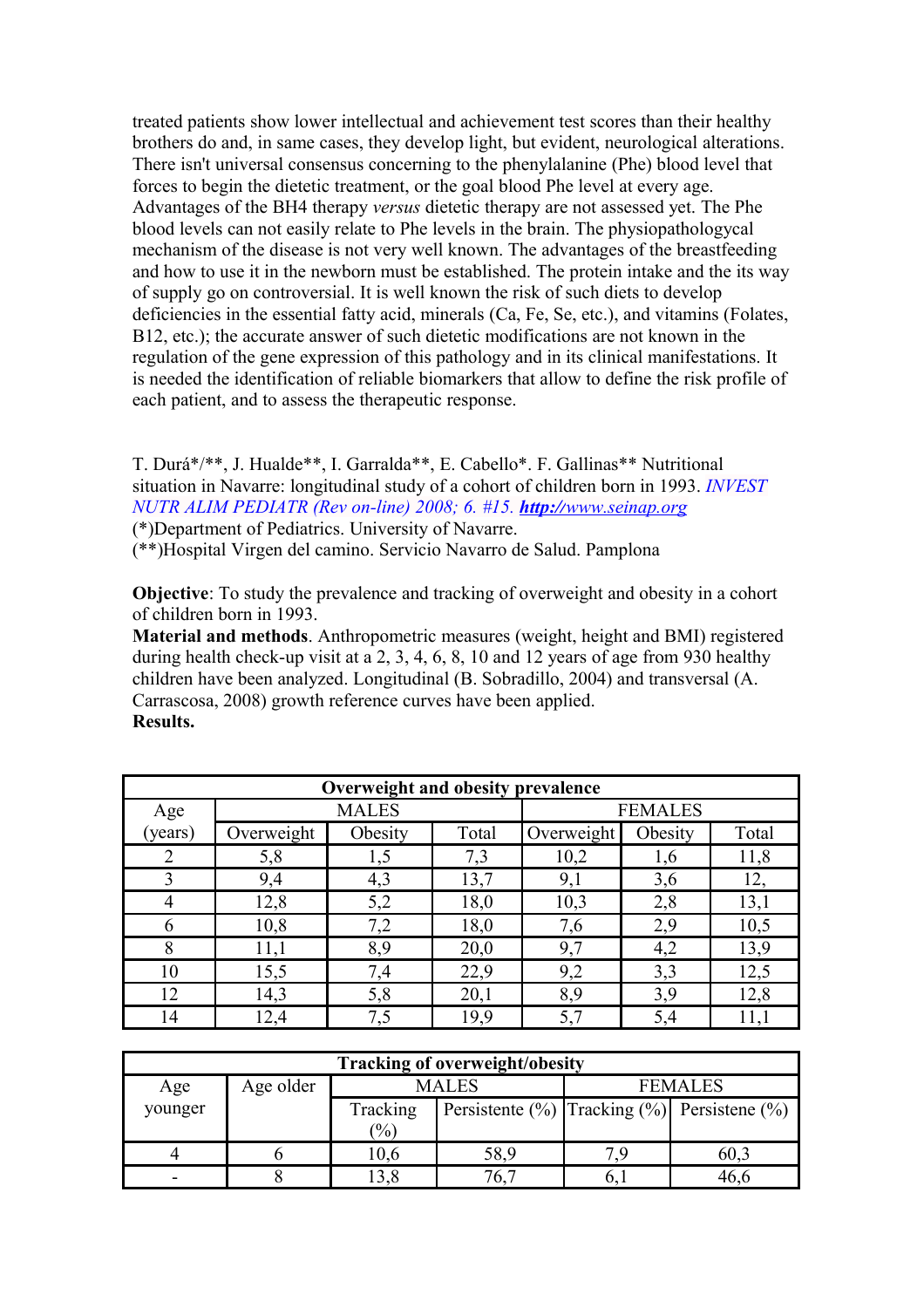|     | ാ റ<br>می که ا | 67,8 | 6,6  | 50,4 |
|-----|----------------|------|------|------|
|     | 9,8            | 54,4 | 2,4  | 41,  |
| l 4 | 10,5           | 58,3 | 4,0  | 35,1 |
|     | 13,8           | 76,7 | 6,1  | 58,1 |
|     | 12,6           | 70,0 | 6,5  | 61,  |
|     | 11,5           | 63,9 |      | 46,7 |
|     | 10,9           | 60,6 | ن پا | 50,5 |

**Conclusiones**. Our results show that 60,6% of the boys and the 50,5% of the girls that were overweight at age 6 years were still overweight at the 14 years, respectively. This finding suggests that overweight prevention strategies could be implemented before children star their compulsory schooling.

#### C. Ruipérez, C. Castaño, M. Juste, M. Moya.**ALTERATIONS OF LEFT VENTRICULAR MYOCARDIAL CHARACTERISTICS ASSOCIATED WITH OBESITY IN CHILDREN.** *INVEST NUTR ALIM PEDIATR (Rev on-line) 2008; 6. #16.* **http://** *[www.seinap.org](http://www.seinap.org/)*

**Hospital Clínico Universitario de San Juan Alicante.**

**Background—** Obesity is associated with hypertension and myocardial disfunction,but an effect of weight, independent **of** comorbidities, on cardiacstructure and function in children, is not well established. We sought whetherbody mass index (BMI) withsubclinical myocardial disturbances.

**Methods and Results—** Transthoracic echocardiography, Using pulsed-wave Doppler, mitral inflow velocities, peak early diastolic velocity (E), peak late diastolic velocity (A), E/A ratio, and isovolumetric relaxation time(IVRT) were measure. Were obtained in 40 overweight or obese subjects (rBMI > 121%) and 30 controls (rBMI < 111 %). BMI correlated with leftventricular(LV) mass and wall thickness (*P*<0.05). LV wall thikness, diameters, volumenes and LV mass indexed to height increased with increasing BMI. These morphological measures, except for Left ventricular enddiastolic dimension, were significantly different in obese groups as compared with the referents. In obese groups the LV ejection fraction remainednormal. The arterial pressure were <P90 in obese groups.

**Conclusions—** Overweight and obese children have subclinical changes **of** left ventricular structure . Ejection fraction did not differ significantly. These changes were independent of arterial pressure.

#### C. Martínez Costa. **ANTIINFECTIOUS PROPERTIES OF BREAST MILK.***INVEST NUTR ALIM PEDIATR (Rev on-line) 2008; 6. #17.* **http://** *[www.seinap.org](http://www.seinap.org/)*

Sección de Gastroenterología y Nutrición Pediátrica. Hospital Clínico. Departamento de Pediatría, Obstetricia y Ginecología. Universidad de Valencia. [cecilia.martinez@uv.es](mailto:cecilia.martinez@uv.es)

 Breast milk is the optimal source of nutrients and an unmatched supply of indispensable protective substances for the infant. These protective components include the following: Immunoglobulins (particularly secretory IgA), complement proteins, cellular elements, cytokines, growth factors, lactoferrin, lisozyme, lactadherin, mucins, enzymes and several substances with antioxidant capacity. Other components such as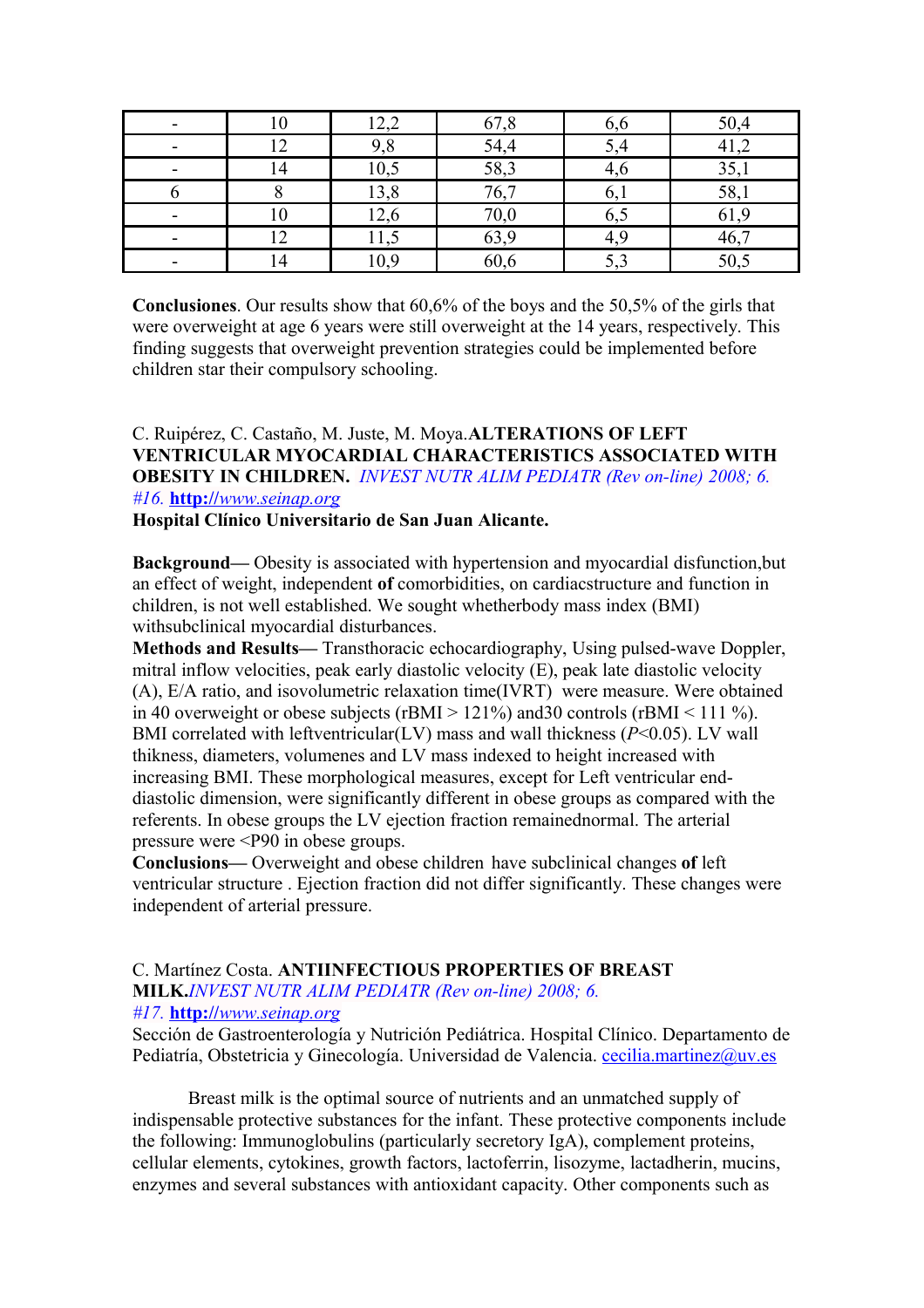oligosaccharides inhibit bacterial adhesion to epithelial surfaces and promote the development of bifidus flora, thereby hindering the multiplication of pathogens*.* This prebiotic effect, added to the benefits of endogenous milk flora, make human milk the main natural synbiotic.

 As a result of the increasing interest in promoting breastfeeding and ensuring it even when an infant is unable to ingest milk directly (due to prematurity, admission to hospital, etc...), refrigerated storage techniques that preserve milk properties as much as possible are being developed.

 Some contributions to the knowledge on the bactericidal activity of human milk are cited below:

1. Protection against rotavirus infection: In order to ascertain the real role played by human milk in the protection against rotaviral infection, we analyzed anti-rotavirus antibodies in human milk, determined their isotype and quantified their neutralizing capability. A number of 173 milk samples collected from 65 mothers (65 were colostrum, 55 transitional milk and 53 mature milk) were analyzed along with 49 maternal serum samples. The quantification of antibodies in milk and serum was executed by ELISA. The evaluation of neutralizing activity was accomplished with the reduction of immunoperoxidase-revealed infectious focus. Class A antibodies and antirotavirus immunoglobulins were detected in all serum and milk samples. Both milk and serum samples evidenced neutralizing activity against three rotavirus strains: SA11, Wa and VA70 (stronger against Wa). The major inner capsid protein VP6 and the nonstructural protein NSP2 suffered the greatest precipitation by anti-rotaviral IgA. Among human milk and serum, no correlation was found between their neutralizing activities against rotavirus and their respective concentrations of IgA and anti-rotavirus antibodies, thereby suggesting other substances with neutralizing activity must be present in human milk too (Asensi MT et al, 2006).

2. Bactericidal Activity of Human Milk: The aim of this study was to analyze the bactericidal activity of human milk and how it is influenced by refrigerated storage. Nine samples of mature human milk were collected and divided into 3 aliquots: One was analyzed immediately, while the other two were refrigerated at 4-6<sup>o</sup>C for 48 and 72 hours, respectively. All fresh samples exhibited bactericidal activity. Refrigeration during 48 hours did not cause significant modifications, while storage beyond 72 hours significantly lowered the degree of bacteriolysis versus fresh milk. In conclusion, human milk possesses bactericidal activity that remains stable during the first 48 hours of refrigerated storage, but it is significantly reduced beyond 72 hours (Martínez Costa C et al, 2007; Silvestre MD et al, 2006).

#### **References:**

- Asensi MT, Martínez Costa C, Buesa J. Anti-rotavirus antibodies in human milk: Quantification and neutralizing activity. Journal of Pediatric Gastroenterology and Nutrition 2006; 42: 560-567.
- Martínez Costa C, Silvestre MD, López C, Plaza A, Miranda M, Guijarro R. Effects of refrigeration on bactericidal activity of human milk: A preliminary study. Journal of Pediatric Gastroenterology and Nutrition 2007; 45: 275-277.
- Pickering LK, Morrow AL, Ruiz-Palacios GM, Schanler RJ, eds. Protecting infants through human milk. Advancing the scientific evidence. New York: Kluwer Academic / Plenum Publishers; 2004.
- Silvestre D, López MC, March L, Plaza A, Martínez-Costa C. Bactericidal Activity of Human Milk: Stability during Storage. British Journal of Biomedical Science 2006; 63 (2): 59-62.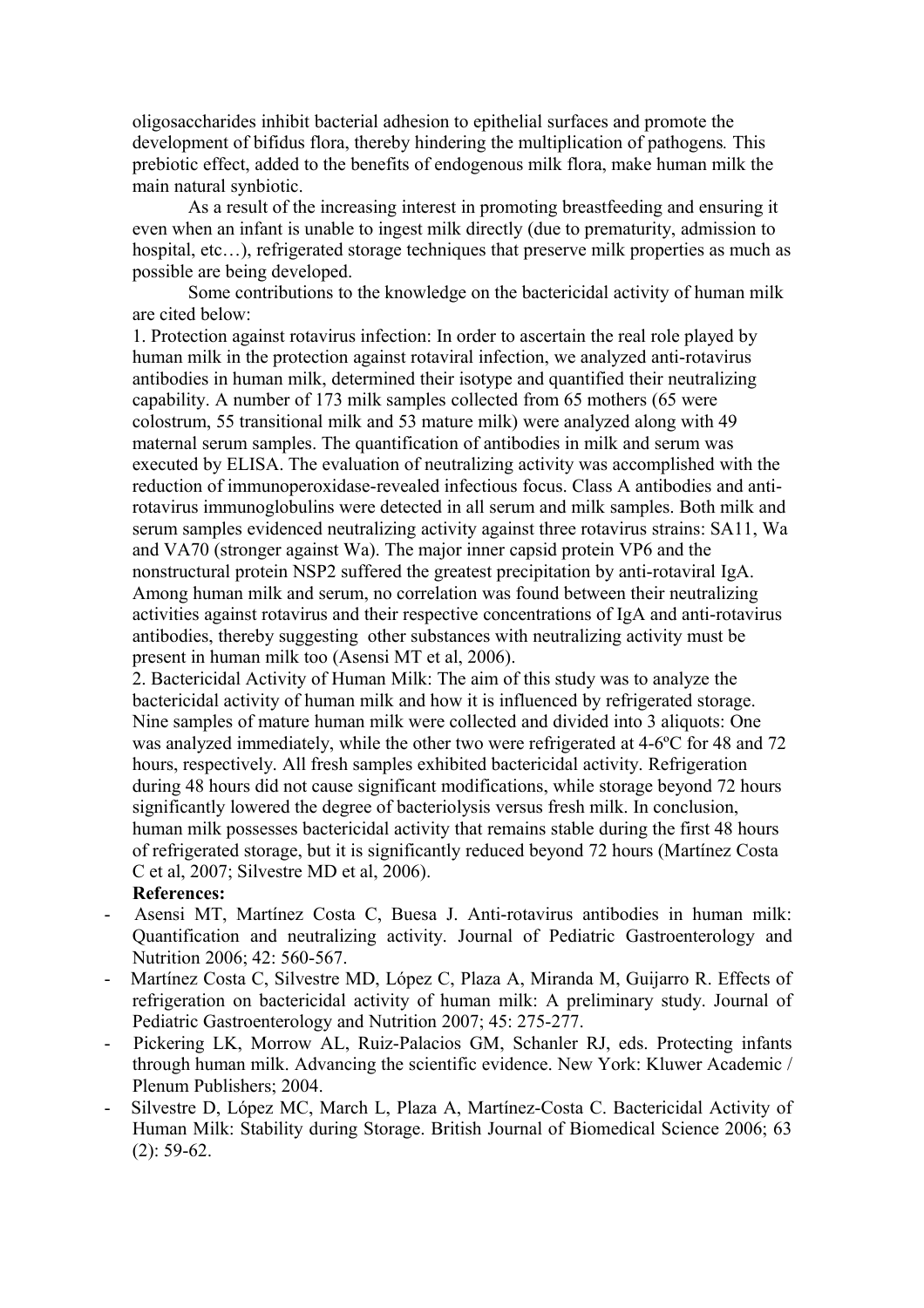#### M. Sánchez Luna.**NUTRITION OF PRETERM NEWBORN AND ITS RELATION WITH MORBIDITY.** *INVEST NUTR ALIM PEDIATR (Rev on-line) 2008; 6. #18.* **http://** *[www.seinap.org](http://www.seinap.org/)*

Hospital Materno Infantil "Gregorio Marañón". Universidad Complutense de Madrid.

The important role of nutrition in survival of preterm newborn is a well-studied and recognized issue, but its direct implication in all morbidities related to preterm birth is something to be defined. One of these morbidities is Bronchopulmonary Dysplasia (BPD). The new expression of this disease is related to the stop of lung growth, pulmonary vessels and airway. There is enough evidence to correlate nutritional status with lung growth in experimental studies done in mature starved rats, and human adults died with severe malnutrition where low alveolar count with emphysema was found. In experimental models of preterm animals, exposure to under nutrition and high oxygen concentration prevent normal lung growth with low alveolar counts. It is clear that nutrition plays a roll in lung development of premature infant, but don't know exactly how nutrition can benefit this growth or how it can interference if it is wrong. Excessive amounts of fluids during the first days of life has been proposed as a promoting factor of BPD, but controlled trials have a high variability of designs and do not demonstrated this relation. Birth weight reduction during the first days of life in retrospective studies has been related with a lower BPD ratio, but these patients with a decrease in birth weight during the first 10 days of live were born in better conditions, and there are no prospective studies analysing this effect. Early and aggressive feeding has been proposed to prevent metabolic shock and induce better growth but again there are no data to support any effect decreasing BPD rate. Recent studies do not support this higher growth with earlier and higher protein administration. Intravenous lipids given very early after birth were proposed as a risk factor for death and morbidity, recent data support a beneficial effect of early administrated intravenous soy or oleic derived lipids and are well tolerated. There are no data to support any benefit of this approach in reducing BPD, as with the administration of high doses of Vitamin C and E. But high doses of Vitamin A given intramuscularly during the first weeks of life has demonstrated a benefit decreasing BPD with a NNT of 12-14 in newborns with a birth weight of less than 1000 grams. Other nutrients have demonstrated no effect in preventing the development of BPD.

So even a close relation between nutrition and lung growth is proven, there are no well clinical trials in human designated to show how nutrition acts, being necessary more trials to better define how we can decrease chronic lung injuries in preterm newborns improving nutrition.

N.M. Díaz-Gómez.**BREASTFEEDING: FACTS AND FANCIES.** *INVEST NUTR ALIM PEDIATR (Rev on-line) 2008; 6. #19.* **http://** *[www.seinap.org](http://www.seinap.org/)* Nursing School. University of La Laguna. Tenerife. Spain.

We will summarize the recent scientific evidence that supports the superiority of breast milk versus formula, both for children (lower risk of infectious diseases, allergic diseases, obesity, diabetes, celiac disease, leukaemia, sudden infant death syndrome, necrotizing enterocolitis), and for maternal health (type 2 diabetes, breast and ovary cancer, postpartum depression), and thus justifying its consideration as the gold standard in infant feeding.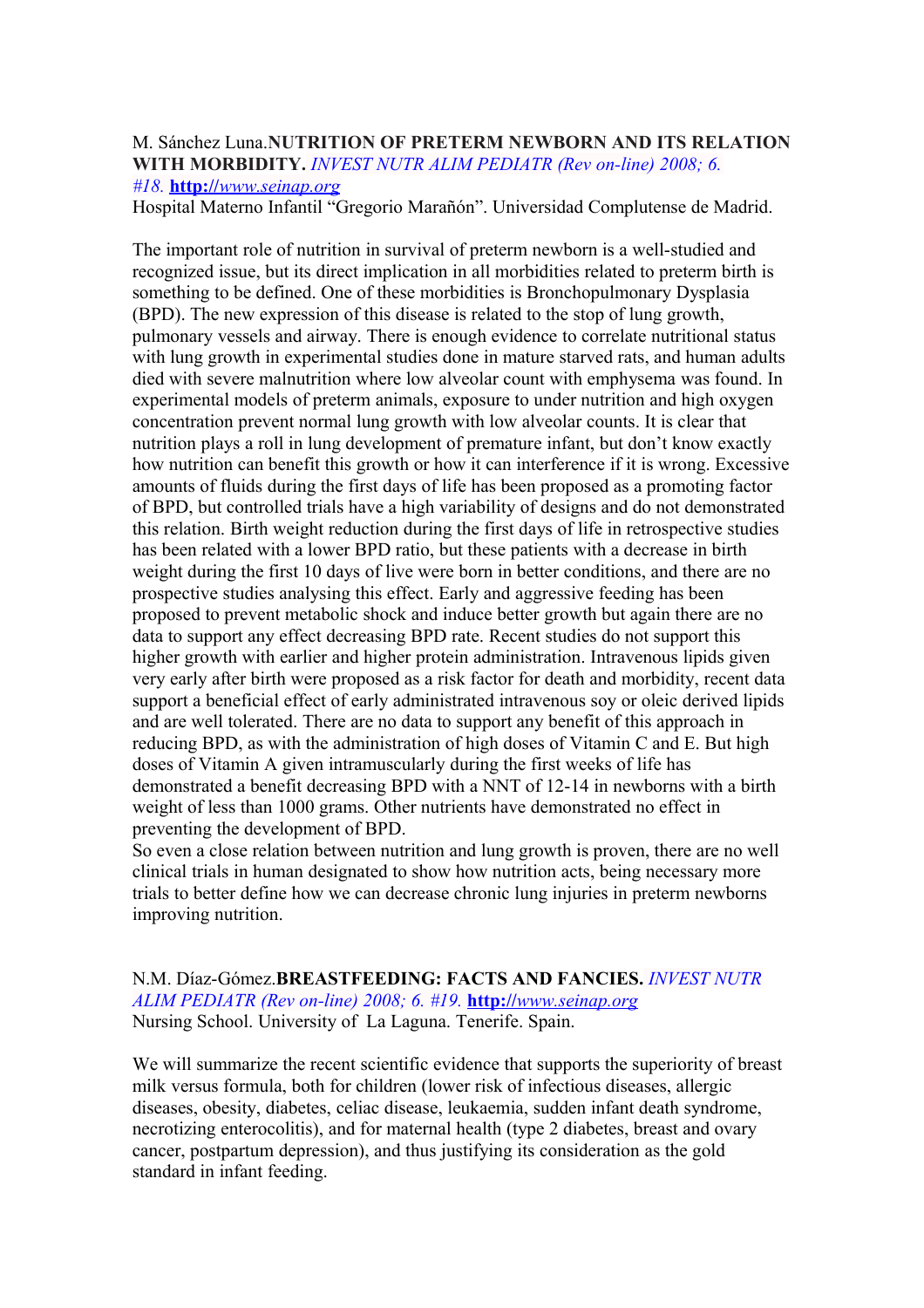The studies on breastfeeding face some methodological difficulties. On one hand, there are differences between women who choose breastfeeding and those who do not, and on the other, due to ethical reasons it is not possible to conduct randomized studies on breastfeeding vs. artificial feeding. Most of the epidemiological evidence comes from systematic reviews / meta-analysis, from clinical trials on the effects of an intervention to promote breast feeding, randomized to intervention or to non-intervention group, from cohort studies on the benefits of breastfeeding, applying techniques to control confounding variables and from studies which show a dose-response relationship, meaning that the benefit of the breastfeeding observed is proportional to breast feeding quantity, duration or exclusivity, suggesting a causal link between the two. Currently the debate concerning issues such as the relationship between breastfeeding and: cognitive development or cardiovascular disease in children, osteoporosis or postpartum weight loss of the mother continues, but nobody doubts that breastfeeding is the optimum food for the child. In practice, however, it is not without difficulties: it represents an important effort for the mother, especially in the early weeks of breastfeeding and when she returns to her the working life, it requires learning by observation, because contrary to what is generally thought, it is not entirely instinctive and also implies a greater effort by healthcare professionals, who have to dedicate time, both to improve their training in this field, such as providing information and support to mothers who breastfeed. In addition, the images and messages used in the advertising world or the magazines for parents, tend to idealize breast feeding and contribute to generating unrealistic expectations on parents, this may lead to experience feelings of guilt, anxiety and frustration when they have to face the earliest difficulties. To provide in-advance and realistic information about the more frequent problems during lactation and how to prevent or solve them, and facilitating contact with motherto-mother support groups are some interventions that have proved to be effective in order to achieve the goal of exclusive breastfeeding during the first 6 months of life, as established by organizations such as WHO and UNICEF, whose performance in our area is low.

# Bousoño García C.**NUTRITIONAL MANAGEMENT OF INFANT FUNCTIONAL DISORDERS: AR, AE, AC, COMFORT, AND DAY/NIGHT**

**FÓRMULAS.** *INVEST NUTR ALIM PEDIATR (Rev on-line) 2008; 6. #20.* **http://** *[www.seinap.org](http://www.seinap.org/)*

Medicine Department. University of Oviedo.

**Abstract:** There are continuous advances on scientific knowledge about human milk characteristics, which represents the excellence patrol and reference on infant nutrition, thus favouring the appearance of new milk formulations designed *ad hoc* in order to resolve different functional disorders of infants such as gastroesophageal reflux, constipation, colic, diarrhoea and insomnia. The recent evolution of those milk substitutes has been so fast and spectacular that we are talking of *functional specialized formulas* just as a tailor's design could be. Nevertheless under such titles claiming a functional advantage such as *anticolic, antireflux, comfort, day/night, etc*, maybe there could be scarce or null scientific support based on randomized clinical trials, so Paediatrician must be alerted, because efficacy is not universal, and possibly not innocuous, because it has recently been shown that new functional formulas proportion a significant enrichment of mineral and trace elements in respect normal infant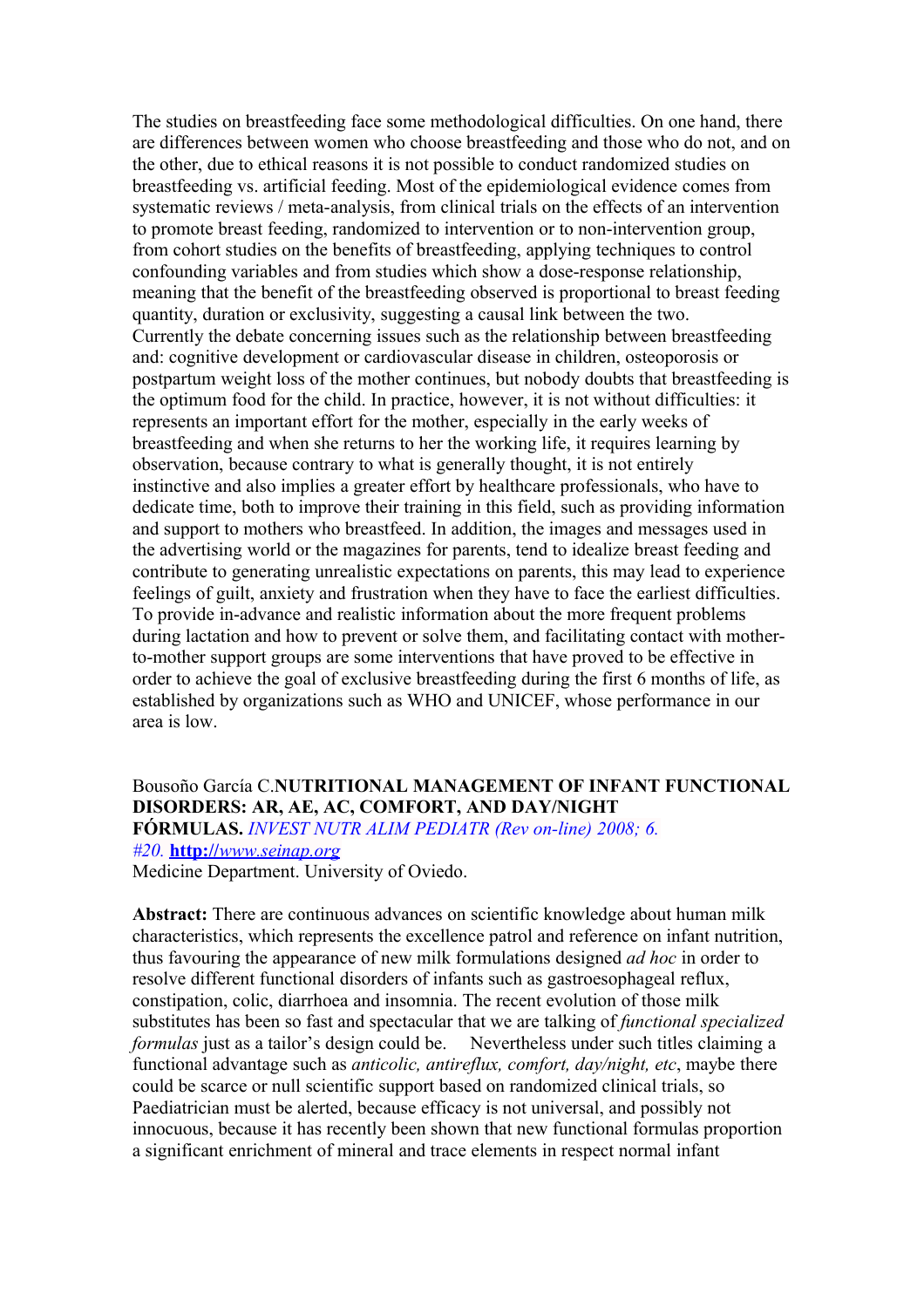formulas, associated to decreased relations of Ca/P, Zn/Cu and Fe/Cu, representing nutritional inconvenience in prolonged nutritional use.

ESPGHAN has recently draw out some recommendations about basic data that must be taken into account on studies designed to value efficacy of milk infant formulas in terms of growth and development.

Actually there is only limited evidence grade B, indicating antiregurgitation (AR), anticonstipation or anticolic (AC) milk formulations.

It is mandatory to design future studies well conceived, free of commercial interests, with rigorous methodology, randomized and controlled. Otherwise indiscriminate consumption carries along with uncertain but potentially negative risks for infants.

M, Juste M, Castaño C, Gea Mestre JL, Moya JM, González R. **CHILD OBESITY AND LUNG FUNCTION.** *INVEST NUTR ALIM PEDIATR (Rev on-line) 2008; 6. #21.* **http://** *[www.seinap.org](http://www.seinap.org/)*

**Background.** The most common form of malnutrition in the Western World is obesity (1). Overweight and obesity may involve 15% of adolescents between 12 and 17 years old, and may alter the respiratory mechanism in such a way that symptoms as dyspnea, wheezing or coughing may achieve a better response by losing weight than using bronchodilator therapy (1,2). Asthma, the most prevalent chronic disorder in pediatrics is increased by 50% in obese children (3). Obesity, sleep apnea and central hypoventilation are clearly related (1,4).

**Objectives.** Study lung function with Mini-Wright PEAK FLOW in children with obesity and overweight and no asthmatic antecedents attending to the pediatric outpatient clinic. And evaluate those with a best value lower than the 80% of the score for his or her age and height and make a correlation with his o her body mass index (BMI).

**Material and methods.** Maximum expiratory peak has been measured con Peak Flow Meter in 13 children with obesity and overweight attending to the nutrition outpatient clinic. A maximum of 6 measures were made, noting to the highest value. That value was then related with age and height in that moment. The relative body mass index in kg/m<sup>2</sup> (RBMI) was then calculated viewing that percentage for the P50 for his or her age it signified.

**Results.** Thirteen children (eight male and five female) between 5 and 16 years were studied (mean 11.5 years). Mean age for male was 12.6 years and for female 9.6 years. Mean RBMI was 158% (156% male and161% female). Mean best Peak Flow value was 337.5 L/min in male (P25-50) and 268 L/min (P50-75) in female. The RBMI in children with Peak Flow lower 80% of its theoretical value was higher (161%) than in patients with Peak Flow over 80% of its theoretical value (141%). When children with Peak Flow lower than 80% for his or her height is studied, a 20% of males and 25% of females are found. But if Peak Flow is compared for age, percentage rises to 50% for males and 60% for females.

Overall, a 46% and 23% of the studied patients had a Peak Flow lower 80% of its theoretical value for age and height respectively.

**Discussion.** Obesity and overweight are growing problem in our society and they represent the main cause of malnutrition in the developed world (1). Its influence on sleep apnea and the syndrome of central hypoventilation is well know (4) and both constitute a risk factor for developing of persistent asthma (5,6,7). We have studied the maximum expiratory flow with a Peak Flow Meter in a population of 13 children with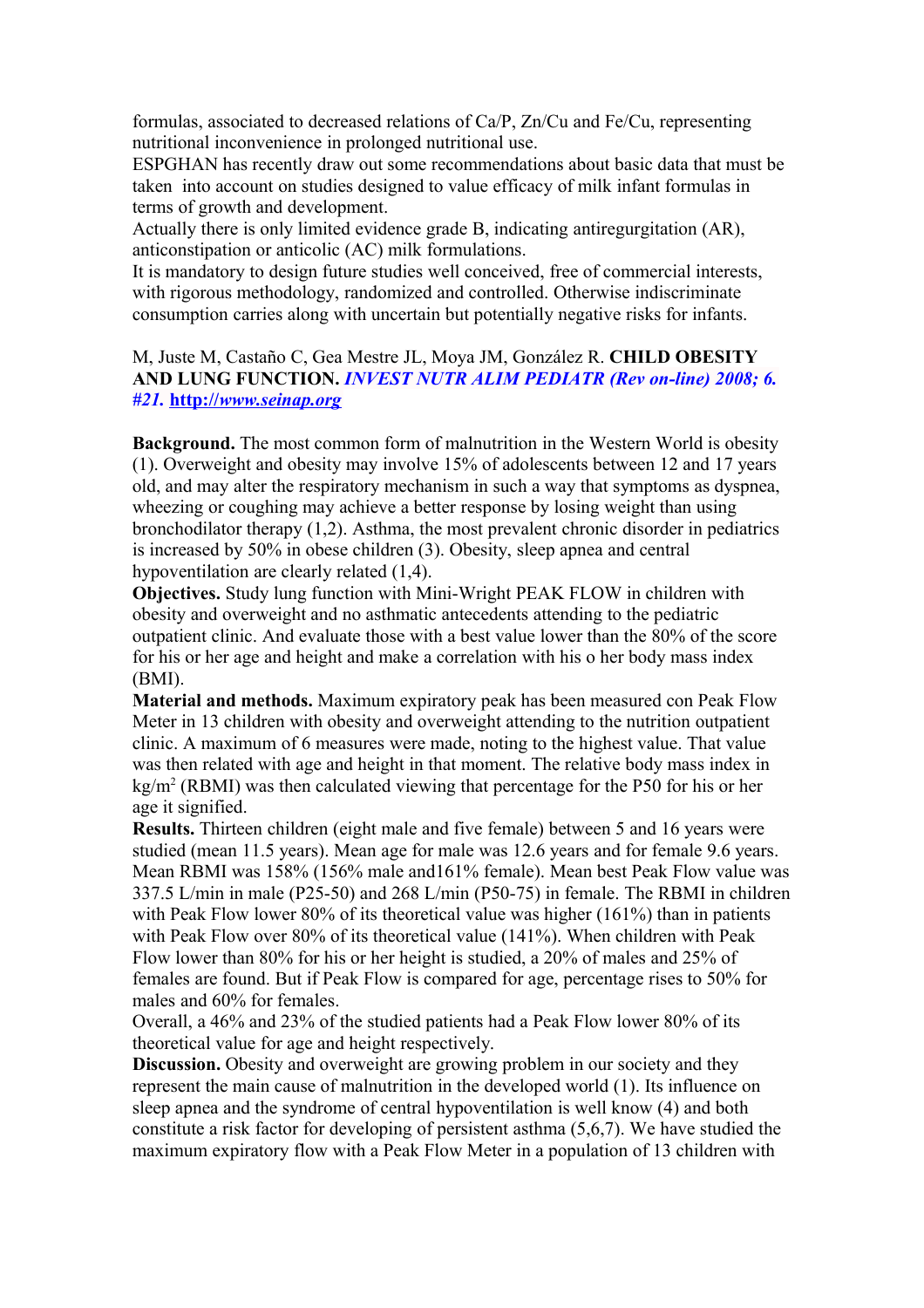no previous antecedents of asthma attending to the Child Nutrition Clinic for obesity or overweight.

Forty-six percent of these patients had a highest value inferior to the 80% of its theoretical value adjusted to age and 23% if adjusted to height. Female patients obtained worse values adjusted either to age or height, although no statistically significant. RBMI was also superior (161%) in those patients with a Peak Flow inferior to 80% of its theoretical value respect to those ones achieving expiratory flows superior to 80% (RBMI of 144%).

# **Conclusions.**

- 1. Obesity and overweight affect the lung function assessed by Peak Flow
- 2. The higher RBMI is, the worse the maximum expiratory peak
- 3. Age influences more than height on the relationship between RBMI and maximum expiratory flow
- 4. It appears essential to evaluate lung function in all those children with obesity and overweight, whether or not they have antecedents of asthma

## **Bibliography.**

- 1. **S Deane, A Thompson.** Obesity and the pulmonologist. Arch Dis Child.2006; 91: 188-191
- 2. **M Schneider, S Brill.** Obesity and children and adolescents. Ped in Rew.2005; 26 (5): 155-162
- 3. **D Beuther, R Sutherland.** Overwieght, obesity and incident asthma. Am J Resp Crit Care Med. 2007; 175: 661- 666
- 4. **J R Villa Asensi, J de Miguel Díez.** Síndrome de apnea obstructiva del sueño en la infancia. An Esp Ped. 2001; 54: 58- 64
- 5. **J Castro-Rodríguez.** Relación entre asma y obesidad. Arch Bronconeumología. 2007; 43 (3):171- 175
- 6. **V Flaherman, GW Rutherford.** A meta-analysis of the effect of high weight on asthma. Arch Dis Child. 2006; 91: 334- 339
- 7. **J James.** Is obesity associated with asthma in young children? Pediatrics 2005; 116: 554

G. Bueno Lozano<sup>!</sup>; Luis Antonio Moreno Aznar<sup>2</sup>, Manuel Bueno Sánchez<sup>!</sup> **CHRONOGRAM AND MACRONUTRIENTS AND TYPE 1 DIABETES.** *INVEST NUTR ALIM PEDIATR (Rev on-line) 2008; 6. #22.* **http://** *[www.seinap.org](http://www.seinap.org/)* <sup>1</sup>Departament of Paediatrics, University of Zaragoza, Zaragoza (Spain). <sup>2</sup>University School of Health Sciences, University of Zaragoza, Zaragoza (Spain).

Medical nutrition therapy is important in preventing type 1 diabetes, managing existing diabetes, and preventing, or at least slowing the rate of development of diabetes complications The goals of medical nutrition therapy in children with type 1 diabetes are: to achieve blood glucose levels in the normal range or as close to normal as is safety possible, to maintain blood pressure and lipid and lipoprotein profile and to meet the adequate nutritional needs of each period in the life. The recommendations on nutritional intervention in diabetes have changed over the years. Before the discovery of insulin, the concept of dietary management relied on severe restriction of caloric intake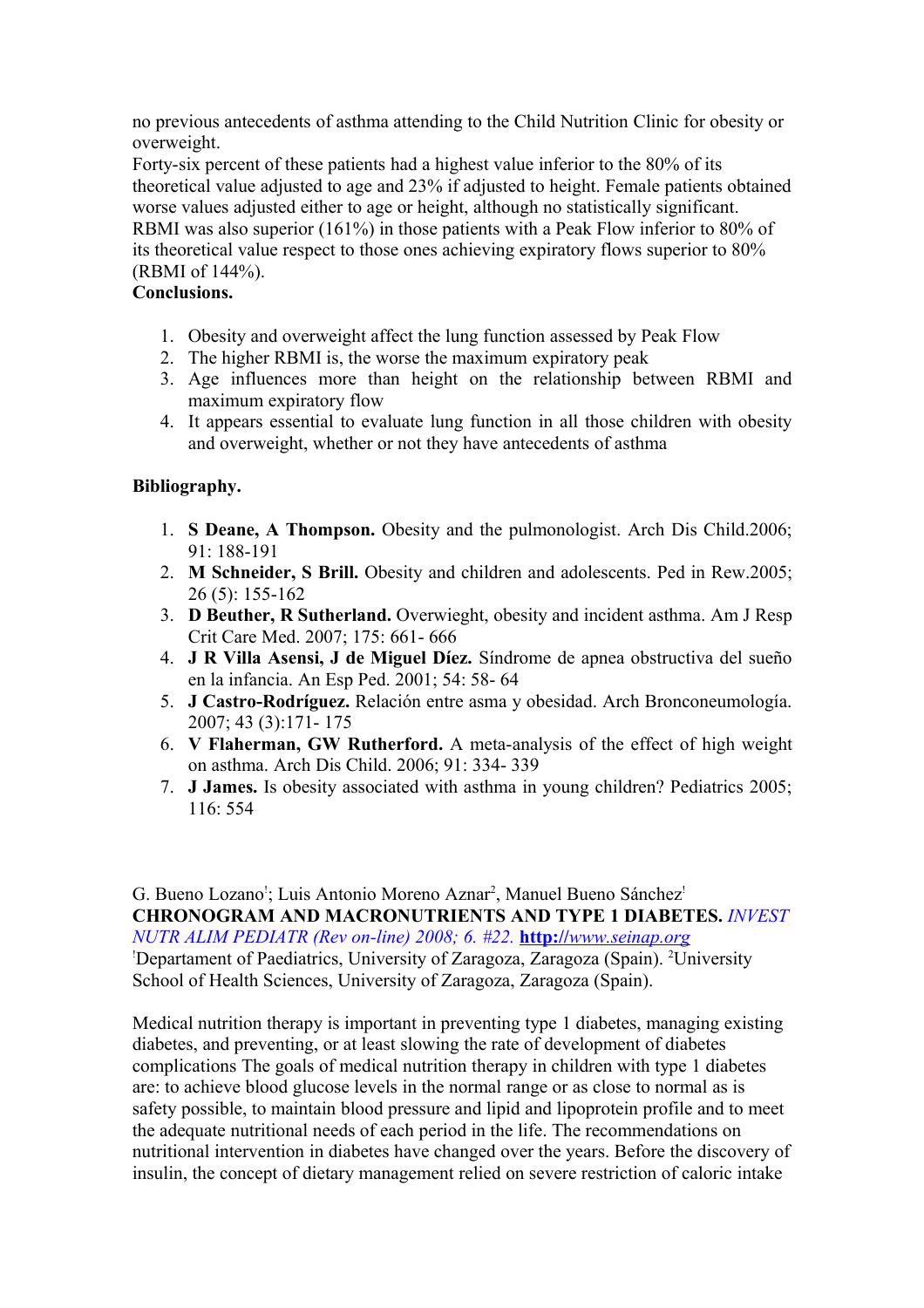leading to starvation and cetogenics diets. Actually, nutrient recommendations are based on requirement for all healthy children and adolescents. Calories should be adequate for growth and restricted if child become overweight. Since the early 70s the recommendations have been 50 to 55% carbohydrate (7% from natural fiber), 15 to 20% protein and 30% fat with limitation of satured fat and cholesterol to less than 10%. More recents recommendations suggest that 45 to 65% of the calories are derived from carbohydrates. Although the relationship between blood glucose and insulin is linear, not all types of carbohydrate are fully metabolized to blood glucose. Glycemic index and glycemic load concepts are attempst to use these carbohydrate avaibility and amount issues for controlling postprandial glycemia. Food exchange lists have been created to help patients deal with the heterogeneity of nutrient composition of different foods with the purpose of providing some sort of standardizartion when designing a meal plan. The introduction of carbohydrate counting is an attempt to allow greater flexibility in meals, taking into account larger and smaller carbohydrate intake. Low-glycemic index foods that are rich in fiber and other important nutrients such as legumes, cereals, fruits, vegetables and whole grain products are to be encouraged. The primary goal with respect to dietary fat in type 1 diabetes is to limite saturated fatty acids, trans fatty acids and cholesterol intake so as to reduce risk for cardiovascular disease. For individuals with diabetes and normal renal function, their is insufficient evidence to suggest that usual protein intake (15 to 20% of energy) to preserve normal growth should be modified.

#### R. Tormo. **AGE OF GLUTEN INTRODUCTION AND COMPLEMENTARY FEEDING.** *INVEST NUTR ALIM PEDIATR (Rev on-line) 2008; 6. #23.* **http://** *[www.seinap.org](http://www.seinap.org/)*

Unidad de Gastroenterologia Pediátrica y Nutricón, Hospital Quirón, Barcelona It is hardly surprising, the increasing number of gluten intolerant and celiac patients that have been diagnosed the last years. The quick accurate and easy methods that have appeared recently, like IgA antitransglutaminase antibodies, providing a normal blood IgA levels, with the help of HLA DQ2, HLADQ8 histocompatibility antigens, can be one of the explanations. Some authors like Ivarson have talked about an "epidemic of celiac disease" due to the late gluten introduction after the age of 6 months (Ivarson A. Epidemic of Coeliac Disease in swedish children. Acta Paediatr 2000; 89: 165-71). Other authors like Norris, Barriga and Hoffenberg, observed a greater risk of suffering a celiac disease, if the gluten was introduced before the age of 3 months or after the age of 7 months, that was attributed to the lack of protection induced by a gluten introduction out of the "timing", considered between 4 and 6 months of age (Norris JM,Barriga K, Hoffenberg EJ. Risk of celiac disease autoimmunity and timing of gluten introduction in the diet of infants at increased risk of disease. JAMA 2005; 293: 2343- 51). According these authors the risk will further decrease if the infants were breast fed during the time of gluten introduction (Ivarson A, Hernell O. Breast feeding protects against coeliac disease. Am J Clin Nutr 2002; 75: 914- 21)

The ESPGHAN COMMITTEE on NUTRITION have recently come to an end about these observations, stating: "…On the basis of current data, the Committee considers it prudent to avoid both early ( $\leq 4$  months) and late (at 7 or  $> 7$  months) introduction of gluten and to introduce small amounts of gluten gradually while the infant is still breast fed" (ESPGHAN COMMITTEE ON NUTRITION. Medical Position Paper. Complementary feeding: A Commentary by the ESPGHAN Committee on Nutrition. J Pediatr Gastroenterol Nutr, 46, 1, 2008: 99- 110).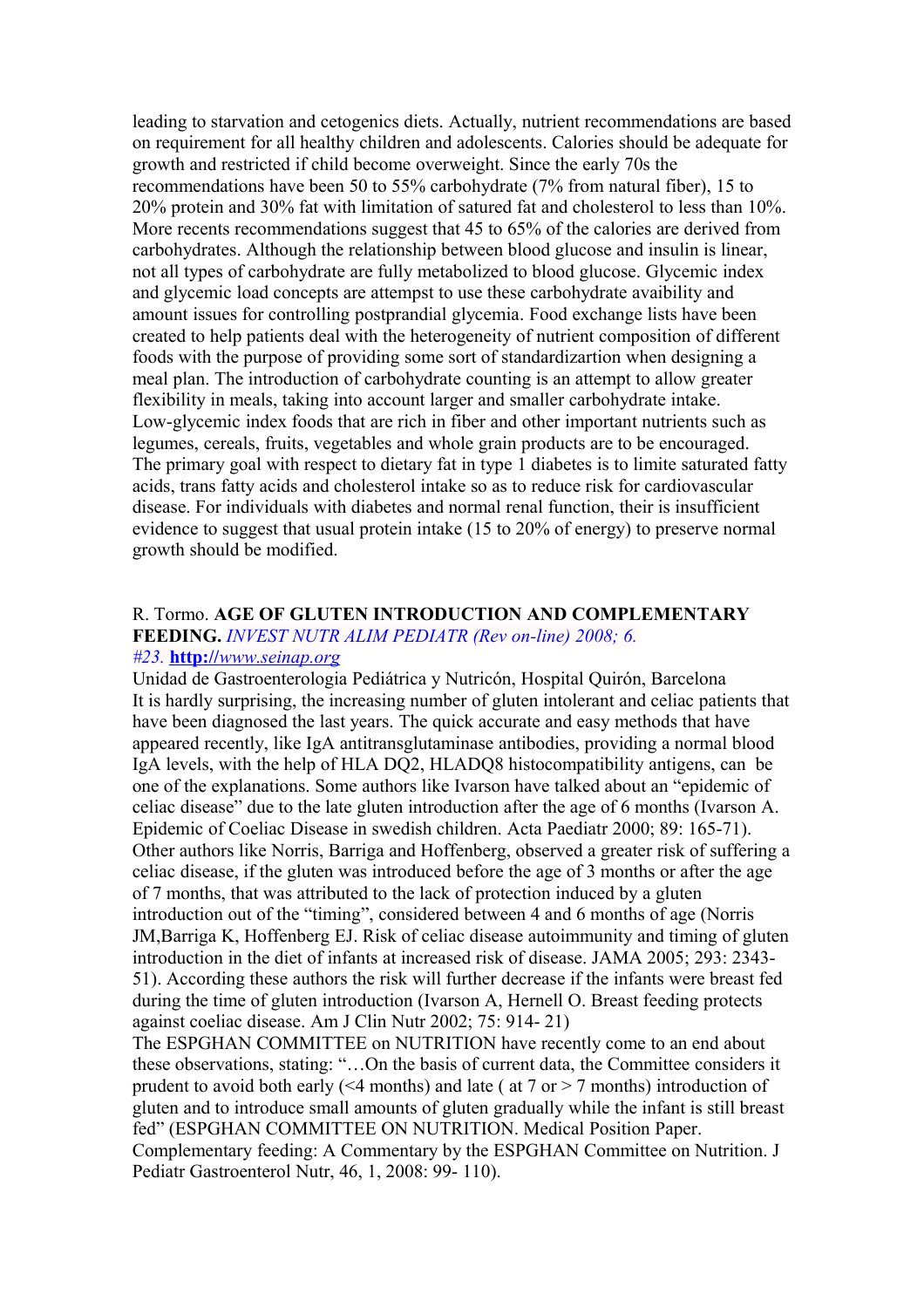Revisiting the first nutrition guidelines, issued by the first ESPGHAN COMMITTEE ON NUTRITION, on 1972, were very appropriate in all the subjects considered at that time, with the exception of the late gluten introduction recommendation at 6 months of age.

Taking into account the big number of celiac patients that we are diagnosing in our country the last years, not explained only by the easy and new diagnostic methods, I am of the opinion, as an old member of this ESPGHAN COMMITTEE ON NUTRITON, and as an old boss of a Unit of Pediatric Gastroenterology for many years, that we have enough evidence to recommend to all the medical team working on pediatric nutrition or pediatric gastroenterology, to introduce small amounts of gluten by the age of 5 months, for instance, a spoon of gluten floor (about 5 to 10 gr) together with the 4 to 6 spoons of the gluten free baby food, once a day, overall if the infant is breast fed, or if he belongs to a risk group (a brother or parents with celiac disease), trying to go on with breast feeding during the first months of gluten introduction. If there is a risk of suspension of breast feeding shortly after the age of 4 months of age (labor laws) , could be advisable to introduce after the age of 4 months the gluten introduction taking advantage of the last weeks of breast feeding .

# P. Cortés Mora, F. Salgado Rosado, MJ. Alcobas Cervantes.**NUTRITIONAL APPROACH OF THE FUNCTIONAL CONSTIPATION.** *INVEST NUTR ALIM PEDIATR (Rev on-line) 2008; 6. #24.* **http://** *[www.seinap.org](http://www.seinap.org/)*

#### **Area Especifica de Gastroenterologia Hepatologia y Nutricion. Hospital Universitario Santa Maria del Rosell. Cartagena. Murcia.**

Functional gastrointestinal disorders (FGIDs) involve more than a third part of pediatrics gastroenterology consultation's demand. Constipation is the most common stomach functional upset which reaches to 25% of pediatrics gastroenterology consultations.

The use of Rome III Criteria permits to standardize the diagnosis of this functional process despite their controversies and limitations. Functional constipation's physiopathology is due to several factors and it is not exactly known. It is believed that individuals, genetics and family factors are involved in connection with muscular tone and intestinal motility. In some occasions, triggering factors such as nappy removal, resting in bed, family problems or a brother birth are detected. In most numbers of situations, dietetic and hygienic factors take part such as the excess of dairy products or the lack of water, fiber and physical activity. Defecation pain is a factor with regard to retention attitudes (fecal incontinence) and constipation persistence. Complex physiopathology involves therapeutic measures of multiple approaches: pharmacological, behavioral and nutritional.

Data capture (anamnesis) of the dietetics habits of constipated patient allows us to detect and correct defects or excess of certain food groups. In this way, we will carry out an individualist nutritional intervention more efficient and lasting about constipation.

Taking into account the hygienic and dietetics characteristics of 25 patients (average age 4,51 years) who have been diagnosed with functional constipation according to the Rome III Criteria in the last 8 months, we could notice a high average ingestion of dairy products (750ml/day), 1,4 portions of pulses a week on average and only 0,5 portions of vegetables a day and hiding in 65% occasions, less than 1 piece of fruit a day, about 400ml average ingestion of water a day, 240ml juices a day. Only 3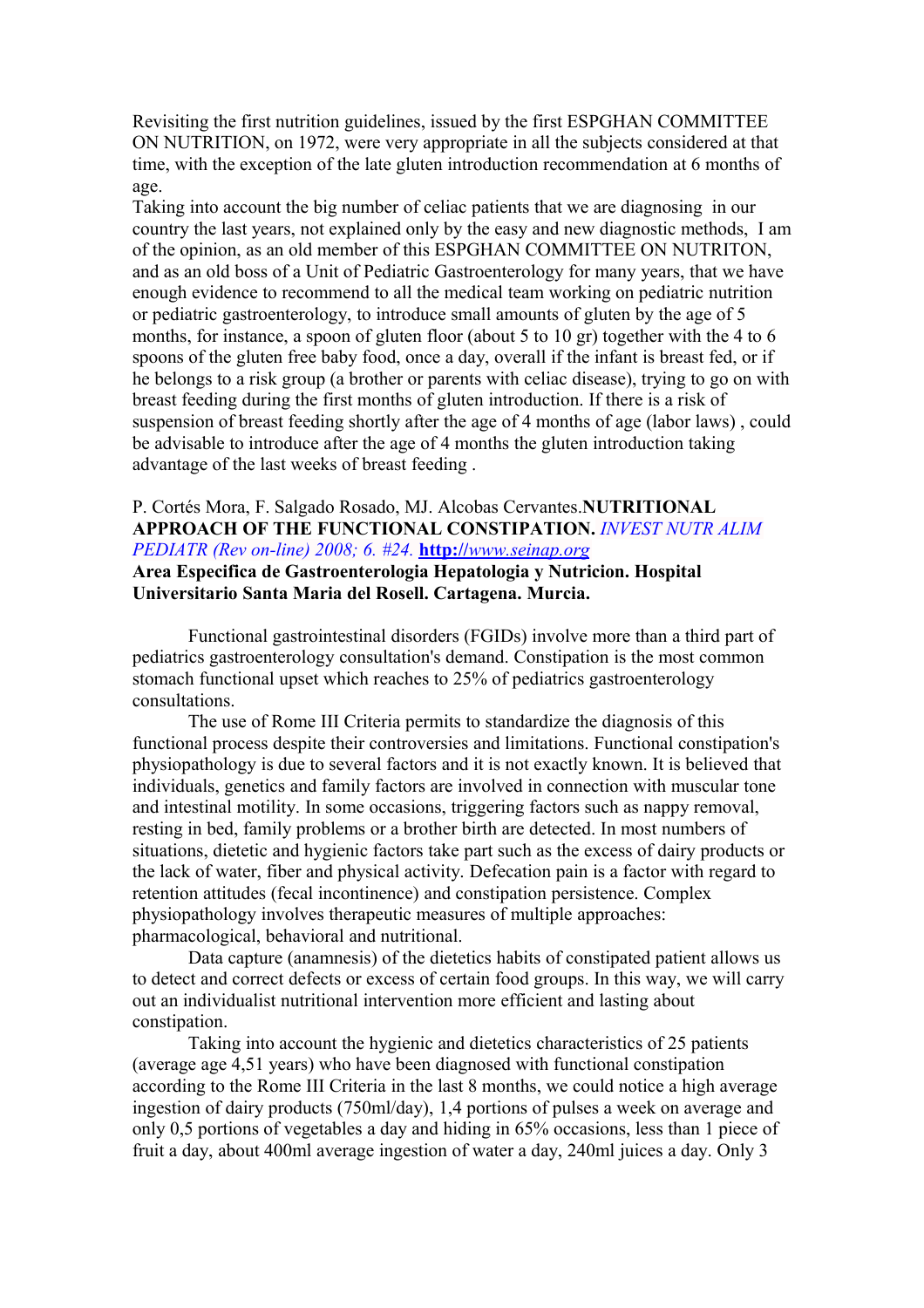patients (8%) have more than a glass of soft drink a day. About 15% had sweets (pieces of candy) or Snacks everyday and the others in a sporadic way.

From all nutritional measures proposed, we can highlight the following ones: baby's bottle replacement by glass, the reduction of the dairy products until (RDI) appropriates recommendations by his age, dairy dessert substitution for a piece of fruit, adding new kind of fruits in his diet, adding vegetables 2-3 times a week, to take part in cold dishes elaboration such as salad with nuts, prunes and asparagus , to replace juices or sweetening drinks by water or natural juices with flesh, to avoid taking sweets among meals or carrying out sedentary activities.

Nutrition is a really important mainstay in the constipation treatment though it is not the unique. Laxatives use together with an anti-congestion standard diet may be useful in the short term but it is not efficient in the medium or long term. We suggest including healthy dietetics habits progressively adapting them as far as possible to the preferences and the culture of the family-patient whole in order to get a lasting performance, to avoid new constipation episodes and promote the child and future adult health.

# J. Argente. **PHYSICAL GROWTH AND NUTRITION.** *INVEST NUTR ALIM PEDIATR (Rev on-line) 2008; 6. #25.* **http://** *[www.seinap.org](http://www.seinap.org/)*

Departament of Pediatrics, UAM and Hospital Infantil Universitario Niño Jesús Madrid.

Human growth, is a physiological process that begins prenatally during intrauterine life and continues postnatally until the finalization of skeletal and sexual maturation. The potential maturational and growth rhythms of each specific child are genetically determined; however, the final result depends on a complex interaction of genetic and environmental factors. A good nutritional status, psychosocial environment and normal internal milieu and physical structures responsible for growth and their? biological mechanisms of regulation, as well as the absence of disease in the mother, fetus and newborn, are necessary for normal growth. The relationship between these factors is very close and abnormalities in any one of them may produce short stature. Most of the factors implicated in the regulation of growth act simultaneously throughout the entire process. However, some factors assume a predominant function during specific periods of life. According to the "ICP" (*infancy*, *childhood*, *puberty*) proposed by Kalberg, the growth curve would be the result of the sum and overlapping of three components: fetus-infant, prepubertal and pubertal periods.

The study of clinical growth is based on the analysis of changes produced throughout time, in a series of anthropometric variables that permit the evaluation of different aspects of the process of growth: increase of size, nutritional status and the degree of maturation.

Chronic maternal malnutrition is the most frequent cause of children "small for gestational age" (SGA) in underdeveloped countries. In contrast, in developed countries its contribution to SGA is difficult to establish, due to the fact that it is usually associated with other factors also linked to the birth of newborns SGA.

Most SGA children, including both premature and full-term, will experiment a "catchup growth", either partial or complete, during the first or second year of life, reaching a normal height.However, 10-20% will remain with short stature after 2 years and in at least 50% of them, the final height will be short.